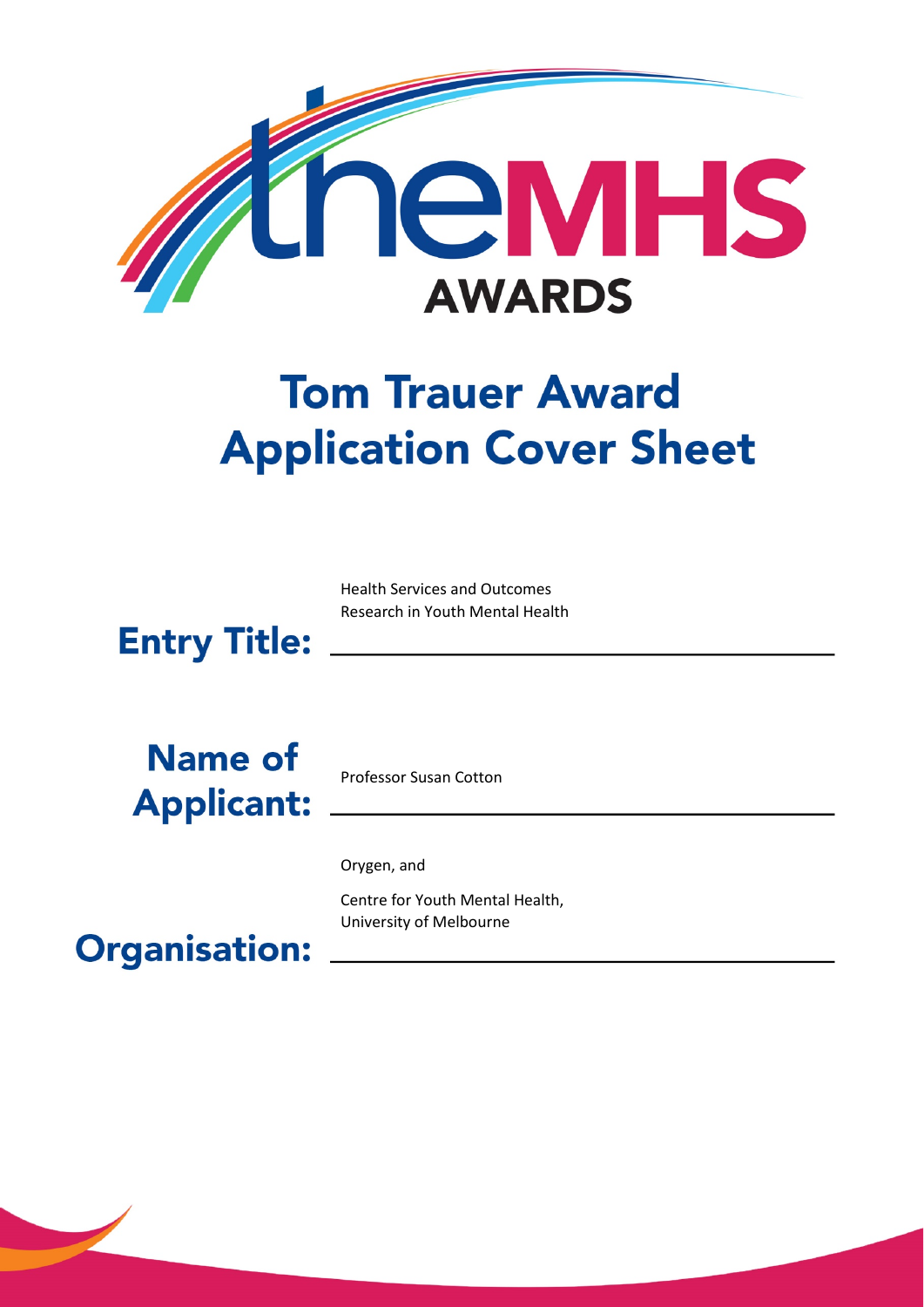## **PART B** (max 1 page)

## Additional Information

Prof Sue Cotton has a unique background with both clinical training in neuropsychology (PhD, LaTrobe University 2007) and formal training in biostatistics (GradDipAppSc(Stats), 1998, Swinburne; MAppSc(Stats), Swinburne, 2002). These complementary skills have contributed to making her the strong clinical researcher in mental health she is today.

Prof Cotton commenced her appointment at Orygen and the Centre for Youth Mental Health, The University of Melbourne in 2002 as a Research Fellow (Biostatistician). Early in her research career, she consulted on many projects at Orygen with her contributions beyond the 'traditional' role of statistician. She has brought leadership, mentorship and innovation, as well as making significant contributions with respect to intellectual property. Since her early days at Orygen, she has grown as an independent researcher, and is now one of the leading mental health researchers in Australia.

Prof Cotton heads the Health Services and Outcomes research program at Orygen. Within her team, she has 17 staff including four postdoctoral researchers, six research assistants, four senior clinical psychologists, a senior statistician, a health economist and a psychiatry registrar. She is also currently supervising a total of 15 students including 5 PhD students, 2 completing Doctorates of Psychology, 3 Masters students, and 5 Honours students. As evidence of her strong leadership skills and emphasis on mentoring, she has, and continues to build a strong team of clinical researchers ensuring the ongoing success and capacity in youth mental health and mental health service research. Many of her past students have gone on to further study, or have taken on clinically significant roles while continuing their research in or alongside her team, demonstrating the quality of her supervision and supportive approach to capacity building. Her postdoctoral research fellows are also making significant contributions and gains in mental health services research. For example, Dr Kate Filia under the guidance and mentorship of Professor Cotton, has made significant progress in her work on social inclusion in serious mental illness. Dr Filia was awarded an Early Career Researcher Award (2017) from the University of Melbourne, Best Research Paper (early to mid-career category) from the Society of Mental Health Research (2019), an Early Career Fellowship (2020) and has recently secured highly competitive research funding from the Wellcome trust (2020). Professor Cotton appreciates how such mentorship and sponsorship of future research leaders is essential to her role.

As a result of Prof Cotton's background and earlier career focus of biostatistics, she has developed a broad research program. Her program encompasses work in first episode psychosis (FEP), early stages of bipolar disorder, primary mental health services, outcome measurement and the impact of serious mental illness on caregivers. She has led, or is leading, numerous clinical trials of novel psychological, pharmacological and nutraceutical interventions for individuals with schizophrenia, bipolar disorder, borderline personality disorder, depression, and substance use. The success of her work is highlighted by her securing a total of \$33.6M in career funding, 18 NHMRC grants as a Chief Investigator totalling \$21.7M, 240 peer-reviewed publications in some of the highest ranking mental health related journals (122 since 2015), and her extensive leadership in mental health research in Australia.

In summary, Prof Cotton has extensive experience in quantitative methodologies, clinical trials, and mental health service research, making her an ideal recipient of the Prof Tom Trauer award.

Finally, Prof Cotton had the great fortune of meeting and working alongside Prof Trauer during her time as an early career researcher at LaTrobe University (1998-2001). During this time, her and Prof Trauer shared many conversations about statistical problems and issues relating to outcome measures. It is with great honour and gratitude to TheMHS for encouraging continued mental health service research in Australia and having such an award in Prof Trauer's name, that this application is submitted.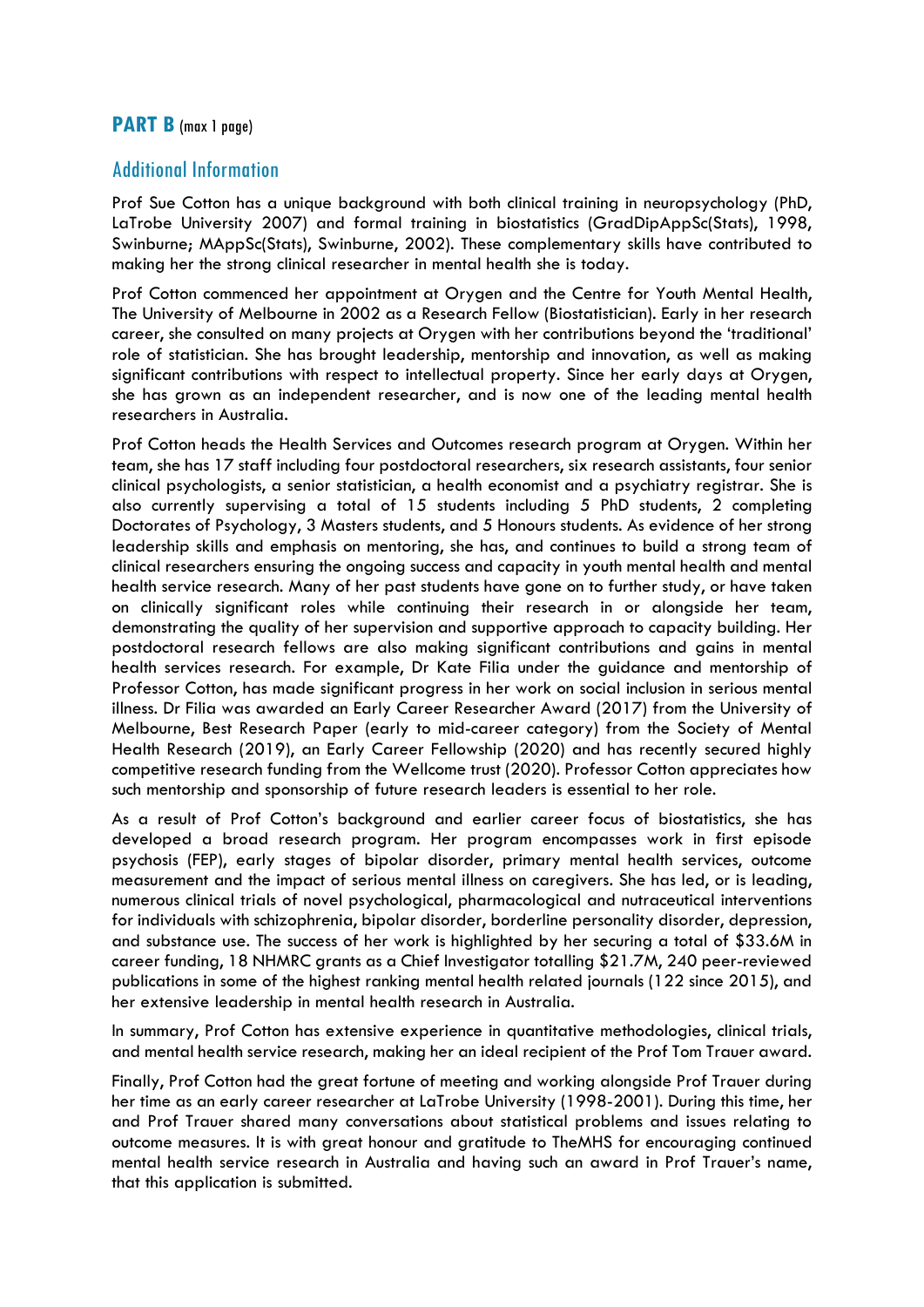## Award Criteria (max 10 pages)

Evidence of contribution to, or potential impact on, mental health service improvement.

Prof Sue Cotton's work in early psychosis and primary mental health care, are two of many exemplars of how her work contributes to, or has the potential to impact on, mental health service delivery.

**Early psychosis work.** Prof Cotton has been involved in early psychosis research since commencing her employment at Orygen in 2002. A key Orygen project, the First Episode Psychosis Outcomes Study (FEPOS) was initially led by Professor Philippe Conus and Professor Martin Lambert, with significant involvement from Prof Cotton. This project involved a medical file audit of all patients treated at the Early Psychosis Prevention and Intervention Centre (EPPIC) over a two-year period between January 1998 and December 2000. The resulting cohort comprised 661 young people aged between 15-29 years who presented with an incipient psychotic episode. Information was extracted on clinical characteristics at pre-treatment, service entry, treatment and 18-month discharge time points. This work has led to 30+ publications focusing on outcomes of the cohort covering topics such as incidence of first episode psychosis (FEP), premorbid and baseline characteristics, differences between adolescent- and adult-onset illness, impact of substance use on outcomes, responses to antipsychotic medications, 18-month diagnostic stability, predictors of suicide attempt in treatment, predictors of sudden death, sex differences in illness course, relationship between trauma and outcome, differences in clinical and functional outcomes of different diagnostic groups, and correlates of service disengagement. Prof Cotton contributed significantly to publications including four first author papers focusing on sex differences in treatment outcomes, the impact of depression in first episode schizophrenia, differential diagnosis, and mapping functional outcomes in the early stages of disorder. Through this work, the FEPOS team have successfully addressed a range of pertinent issues with a particular focus on risk factors associated with poor outcome for people who have experienced a FEP. Findings from this work were used to inform Australian Early Clinical Guidelines for Early Psychosis (2016), especially surrounding service disengagement, suicide attempts during treatment, and the role trauma in presentation of FEP.

There is a paucity of information regarding the long-term effectiveness of specialist early interventions for FEP, treatment received post-early intervention treatment, identification of which factors best predict long-term outcomes, and how the extent and quality of such treatments influence long-term outcome. Prof Cotton and her team have been focusing on these issues in a longitudinal 15+ year follow-up of those originally included in the FEPOS cohort (known as FEPOS15). This project is funded by NHMRC (APP1045997) and is led by Prof Cotton (Chief Investigator A, CIA). This is a huge project, and recruitment is in the final stages. The protocol manuscript is currently under review, and several publications to come from interim findings are in preparation, and will be imminently submitted for peer-review. A data linkage study is planned to better map illness trajectory, health service utilisation and long-term outcome in this cohort. Data for a study investigating gene expression is also being collected simultaneously with main study outcomes, with analysis of gene expression data planned following final specimen collection. The results of this research will inform policy and maximise the quality and accessibility of mental health services for young people with psychotic disorders and their caregivers.

Prof Cotton has been involved in many other early psychosis research projects including as CIA on several large NHMRC funded clinical trials. The focus of these trials is the improvement of symptomatic and functional outcomes for young people in the early stages of psychotic disorders. She is currently leading a trial of n-acetylcysteine as an adjunctive treatment for the early stages of FEP (NHMRC, APP1125778). Professor Cotton is concurrently leading a second trial focusing on a novel psychological intervention for individuals with bipolar I disorder with psychotic features (NHMRC, APP1128626).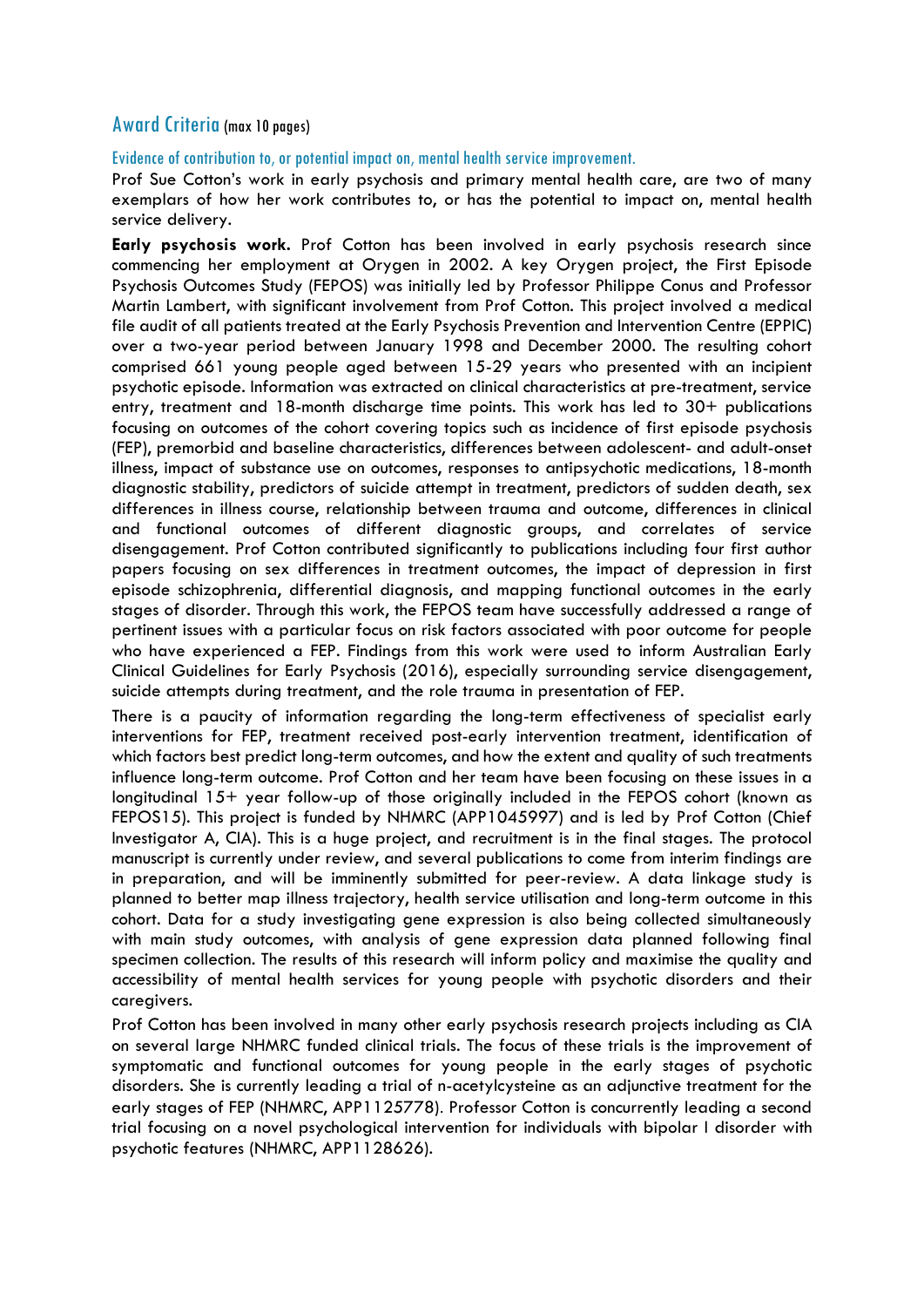Prof Cotton is also involved as a Chief Investigator on a newly funded clinical trial registry and translation network called the Australian Early Psychosis Collaborative Consortium (AEPCC). This project received \$2.7M funding from the Wellcome Trust. Work on this program has begun and Prof Cotton is a key contributor in determining which outcome measures should be included as part of a minimum dataset battery of assessments to be rolled out across all *headspace* Early Psychosis services. These measures are often used in evaluating and modifying service provision, and ensuring that the needs of young people presenting to these services are met. This will be the world's first clinical registry for FEP and will provide a better understanding of the outcomes of young people with psychotic disorders.

**Primary youth mental health services.** Over the past 18 months, Prof Cotton has led a team of three of her four postdoctoral researchers, a health economist and a senior biostatistician, to gain a better understanding of how to best assess outcomes in youth primary mental care. This work has been leveraged from a NHMRC Partnership Grant (APP1076940) with Orygen, *headspace* National and other partners. Data was collected from a number of sources including: 1107 young people attending five *headspace* centres; a computerised-assisted telephone interview study of over 4000 young people (12-25 years) pertaining to levels of awareness and access to *headspace* centres*,* and; Medicare data extracted to retrospectively examine the impact of the establishment of *headspace* centres on young people's help-seeking behaviour and engagement in mental health services. A range of manuscripts are in both preparation and submission focusing on topics such as the psychometric properties of the Kessler Psychological Distress Scale (K6), predictors of distress, how distress maps onto clinical staging, understanding and mapping social inclusion in young people, understanding the impacts of self-reported neurocognitive impairments on clinical outcomes, validating a 3-item suicidal ideation tool, screening for psychosis 'at risk' symptoms, and the needs of young parents presenting to *headspace* centres. There are number of outcomes of this work, including better understanding of the outcomes measures use to assess and monitor treatment outcomes, and the development of targeted interventions for subgroups with complex needs (e.g., young parents or those who are socially excluded with complex presentations).

Within this Partnership program the First Bounce study has commenced, the aim of which is to develop a mathematical model of primary mental health services for young people that can be generalised to inform policy and service planning. This work will enable an accurate estimate of the cost-effectiveness of treatment delivered via *headspace* centres. It is proposed that the analysis will be customisable within the context of local decision making, suggesting its usefulness to Primary Healthcare Networks and other policymakers. Focus groups have been run including young people, clinicians and policy makers to gauge how stakeholders at various levels interpret the value of these economic models in an everyday setting. The value of the input of people who access and provide services is highlighted. We aim to ensure that outcomes are modelled in line with their preferences.

The Mapping project is another conducted within the Partnership program and led by Prof Cotton. In this study, data has been collected from over 4000 young people attending *headspace* centres with respect to three quality of life measures: the Assessment of Quality of Life – Eight Dimensions (8D), EuroQol-five dimension (EQ-5D-5L), and the Child Health Utility 9D (CHU-9D). These will be mapped against clinical measures such as the Patient Health Questionnaire 9 and the K10, to develop youth-based health utility scores. Most quality of life measures have been valued and applied to adults, and such data do not currently exist for young people. This is an important study because it is the first to develop health utility scores that can be used to inform policy and service planning decisions specific to youth populations. It is also important to identify a quality of life measure that is acceptable to young people and provides the most useful information that may be included in routine outcome measurement.

Another study within the Partnership program is a Delphi study investigating the meaning of the term, the 'Missing Middle'. The recent Productivity Commission Report on Mental Health highlighted the importance of identifying the 'Missing Middle' or those individuals that have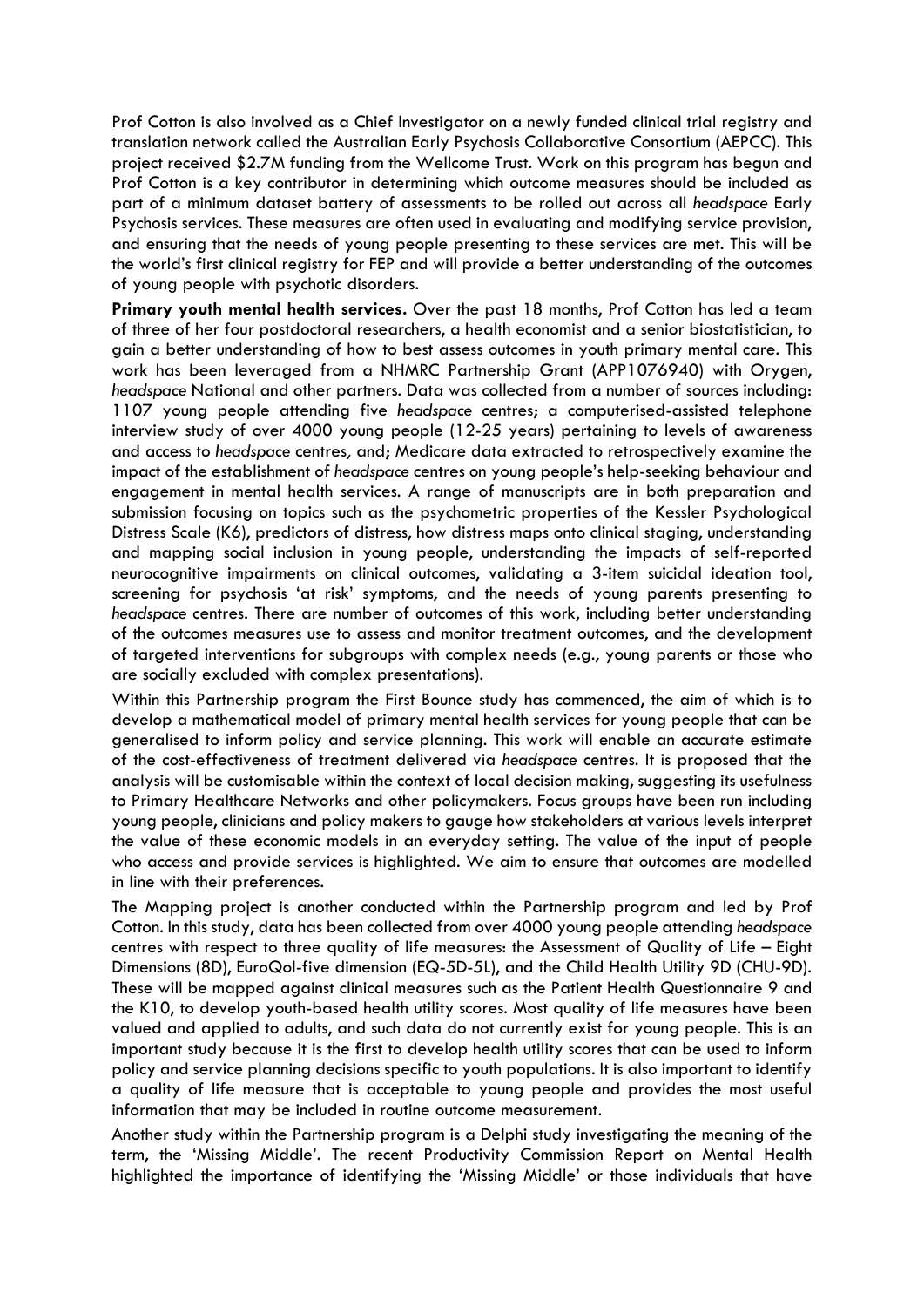mental health issues too complex to receive treatment from primary care, but not severe enough to be supported by tertiary mental health services. There is confusion, however, regarding how to best operationalise and identify individuals with mental-ill health who fall into this group. In an attempt to define the 'Missing Middle' as it relates specifically to young people, Prof Cotton and her team are conducting a consensus study to determine what the term means to young people, their caregivers, clinicians, researchers, and policy makers.

*headspace* has been the prototype model for youth mental health reform worldwide, with numerous countries adopting similar culturally-appropriate services. In order to strengthen the outcomes of *headspace,* a better understanding of the clinical characteristics of consumers and broader health service utilisation behaviours is needed. This will assist with accurate identification of the pertinent subgroups (e.g., 'Missing Middle'), and treatment gaps. Prof Cotton recently successfully secured a new NHMRC Partnership grant (CIA, APP1198696) 'The who, why, what, where and when of primary youth mental health care: the 5W research program'. This new program of research involves partnerships with Orygen, *headspace* National, Ambulance Victoria, and the Department of Health and Human Services, Victoria alongside leading Australian academics. The main aims are to apply data mining and linkage techniques to the *headspace*'s minimum dataset (MDS) and other population-based surveys in order to identify the subgroups of young people with mental health concerns and determine whether their treatment needs are currently being met. There is a particular focus on young people who may need lower intensity behavioural or digital interventions, and on the other end of the spectrum, those with more complex presentations requiring intense support. Focus groups including each of the health needs subgroups will be conducted, and there will be a delineation of young people's preferences for different service types through discrete choice experiments. Again this highlights the important of consumer partnerships in mental health service research. All data will be integrated into dynamic simulation models, which will be used to predict helpseeking, health and resource use outcomes from different service delivery models within *headspace*. Prof Cotton's team and project partners will then work towards a refined *headspace* model that best meets the need of young people.

## Evidence of research excellence

Prof Sue Cotton has a unique background with clinical training in neuropsychology (PhD, LaTrobe University 2007) and formal training in biostatistics (GradDipAppSc(Stats), 1998, Swinburne; MAppSc(Stats), Swinburne, 2002); these are complementary skills that make her a strong clinical researcher in mental health. Evidence of research excellence is highlighted by her peer review publications, grant funding, international standing, collaborations, and supervision and mentoring.

*Publications***.** Overall, Prof Cotton has authored 240 peer reviewed publications (122 since 2015), one edited book and 4 book chapters. Google Scholar indicates Prof Cotton has 10,108 citations (6,125 since 2015) and her h-index is 54, while Scopus citations total 6,504 (3,917 since 2015). Since 2015, she has a Field-Weighted Citation Impact of 1.82 meaning 82% of Prof Cotton's citations are greater than the global average. Since 2017 her Field-Weighted Citation Impact is 2.07.

Some examples of publications over the last 5 years include:

1. Jansen, J. E., Gleeson, J., & **Cotton, S**. (2015). Towards a better understanding of caregiver distress in early psychosis: A systematic review of the psychological factors involved. *Clinical Psychology Review. 35*, 56-66. (citations 78 in GS, JIF 10.255).

*Highlights important work to increase the understanding of the impact of psychosis on family members.* 

2. **Cotton, S. M.,** Lambert, M., Schimmelmann, B. G., Filia, K., Rayner, V., Hides, L., . . . Conus, P. (2017). Predictors of functional status at service entry and discharge among young people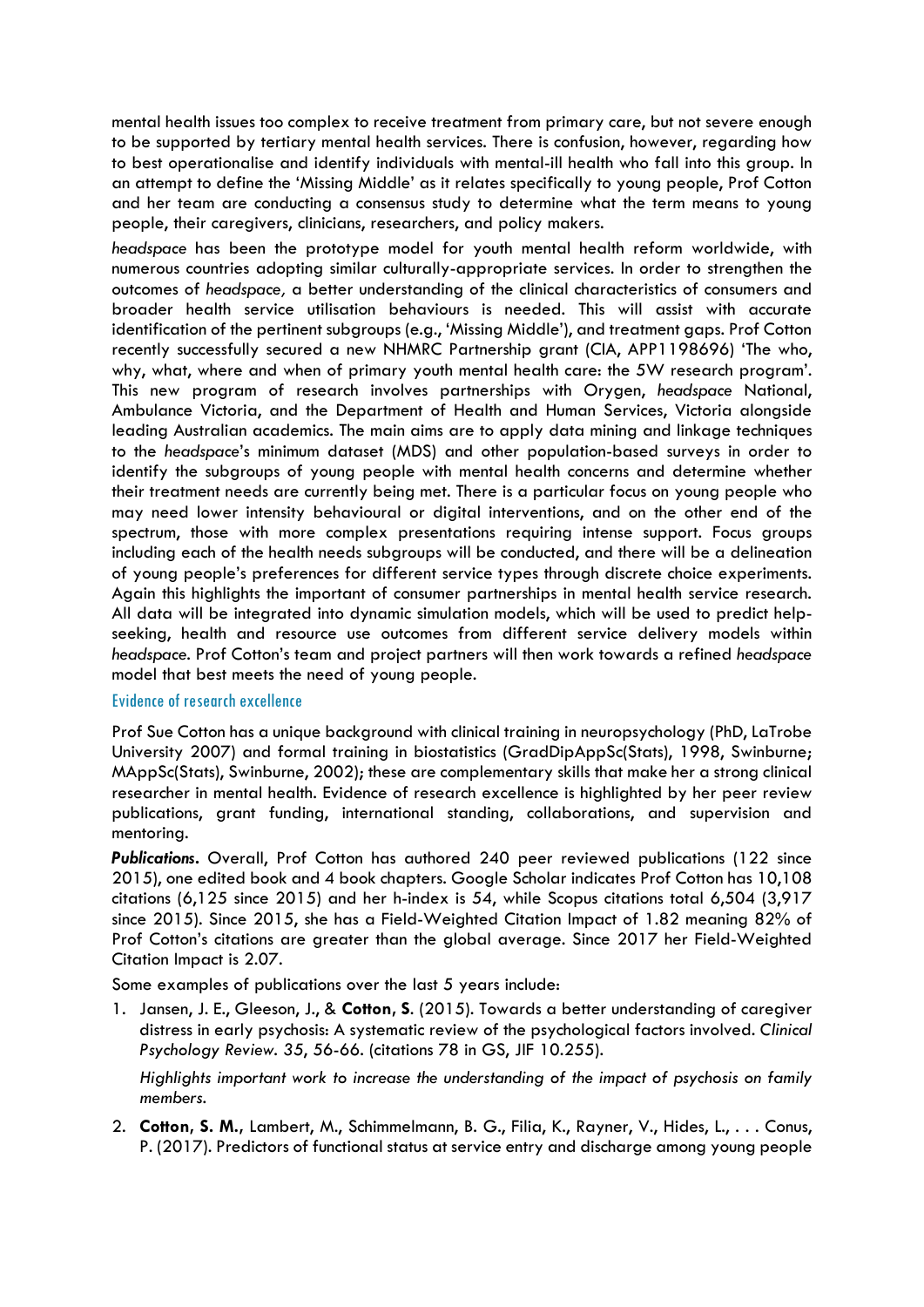with first episode psychosis. *Social Psychiatry and Psychiatric Epidemiology. 52*, 575-585. (citations 17 GS, JIF 3.335).

*Outlines variables associated with poor functional outcome. Variables included developmental disabilities, substance use, and forensic issues, which also could be targets of potential interventions.* 

3. Berk, M., Daglas, R., Dandash, O., Yücel, M., Henry, L., Hallam, K., . . . **Cotton, S. M.** (2017). Quetiapine v. lithium in the maintenance phase following a first episode of mania: randomised controlled trial. *British Journal of Psychiatry. 210*, 413-421. (citations 33 GS, JIF 7.85).

*A treatment study for the early stages of disorder with the emphasis on neuroprotection.* 

4. **Cotton, S. M**., et al. (2019). Improving functional outcomes in early-stage bipolar disorder: The protocol for the REsearch into COgnitive and behavioural VERsatility trial. *Early Intervention in Psychiatry, 13, 1470-1479.* (citations 1 GS, NHMRC APP1128626, JIF 2.257)

*A novel psychotherapy trial focusing on improving outcomes for young people experiencing first episode mania.* 

5. **Cotton, S. M.,** Rice, S., Moeller-Saxone, K., Magnus, A., Harvey, C., Mihalopoulos, C., . . . Herrman, H. (2020). Sex differences in psychological distress, behavioural and emotional problems, and substance us e in young people in out-of-home care. *Child and Family Social Work, 25*, 325-336. (citations 1 GS, NHMRC APP1046692, JIF 1.337)

*This work came out of a pragmatic trial of a mental health intervention for caregivers of those young people who reside in out-of-home care. In this paper, it was highlighted that young girls in out-of-home care are at increased risk of poor mental health outcomes and substance use.* 

*Grants.* Prof Cotton has received **a total of \$33.6M** (\$21.7M National Health and Medical Research (NHMRC) funding, \$13.4M current NHMRC funding) in research grant funding from funders such as NHMRC, Wellcome Trust, Australian Rotary Health, Movember, Jack Brockhoff Foundation, beyondblue, American Foundation for Suicide Prevention, and Helen Macpherson Smith Trust. In total, Prof Cotton has been named Chief Investigator (CI) on 18 NHMRC grants. In the 2012 NHMRC TCR (Mental Health) grant round, she was named CI on three of the 13 successful grants, including one as CIA. She has been named CI on eight NHMRC Project Grants (4 current, 2 as CIA). She currently leads a trial of n-acetylcysteine as an adjunctive treatment for FEP (APP1125778) and a psychotherapy trial for the early stages of bipolar disorder I (APP1128626). She has recently been successful in securing (as CIA) a NHMRC Partnership Grant (APP1198696) focusing on the development of acceptable, equitable and efficient strategies to improve the reach of primary mental healthcare services for young people. This grant involves partnerships with *headspace* National, Orygen, Ambulance Victoria, and Department of Health and Human Services. She is currently also a CI on a NHMRC/NIHR Collaborative Research Grant (APP1095879), NHMRC EU Collaborative Grant (APP1074555), and a NHMRC CRE (APP1153607) on novel interventions in psychiatric disorders.

Furthermore, Prof Cotton has a proven record of success in securing fellowship funding. She was awarded the Ronald Phillip Griffith Fellowship, University of Melbourne (2009-2012) and a NHMRC Career Development Fellowship (CDF, 2014-2018). In 2018 she was awarded a NHMRC Senior Research Fellowship (CDFAPP113634), a year prior to completion of her CDF.

The following table provides a summary of the NHMRC funding that Prof Cotton has held.

| <b>NHMRC</b> Funding |                                                                                                                                                                                                         |
|----------------------|---------------------------------------------------------------------------------------------------------------------------------------------------------------------------------------------------------|
|                      | NHMRC Partnership Grant (APP1198696). Cotton, S.M., McGorry, P.D., Rickwood, D., Hickie,                                                                                                                |
|                      | I., Yung, A., Mihalopoulos, C., Parker, A., Smith, K., Filia, K., Gao, C. The who, why, what, where<br>and when of primary youth mental health care: The 5W research program (2020-2024).<br>\$857,288. |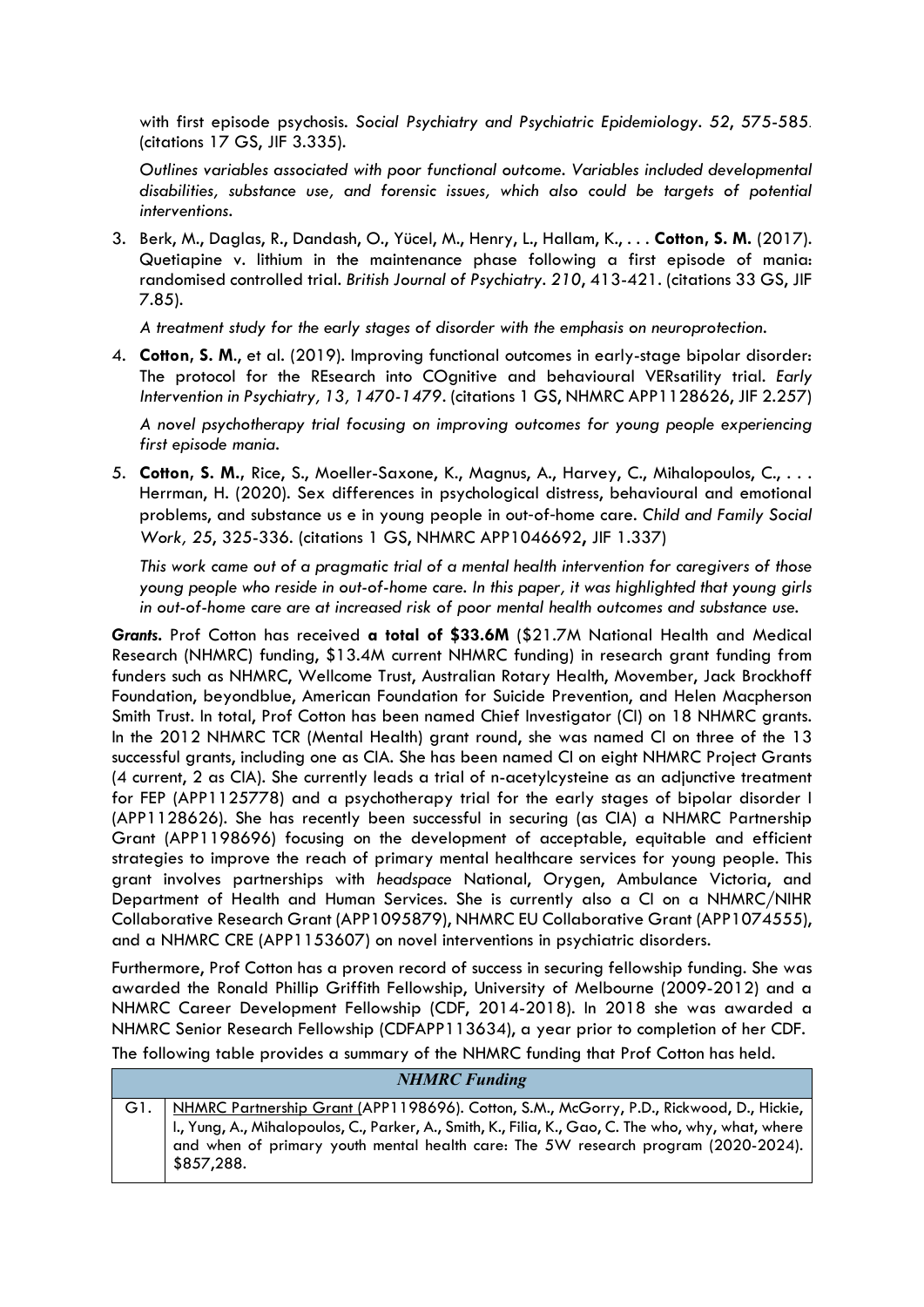| G2.  | NHMRC Project Grant (APP1153607). Berk, M., McGrath, J., McGorry, P., McNeil, J., Malhi,<br>G., Jacka, F., Cotton, S., Walder, K., Dean, O., Williams, L. CREDIT: The CRE for the<br>Development of Innovative Therapies for Psychiatric Disorders. (2018-2022). \$2,497,157.50.                                                                                            |
|------|-----------------------------------------------------------------------------------------------------------------------------------------------------------------------------------------------------------------------------------------------------------------------------------------------------------------------------------------------------------------------------|
| G3.  | NHMRC Project Grant (APP1138736). Davey, C., Loo, C., Cotton, S. et al. A randomized<br>controlled trial of low-dose ketamine in youth with severe depression and elevated suicide<br>risk. 2018-2021. \$2,232,756.74.                                                                                                                                                      |
| G4.  | NHMRC Senior Research Fellowship (APP1136344). Cotton, S. Understanding illness<br>trajectories and developing novel therapies for individuals with psychosis. 2018-2022.<br>\$640,210.00.                                                                                                                                                                                  |
| G5.  | NHMRC Project Grant (APP1125778). Cotton, S., Dodd, S., Wood, S., Allott, K., Batholomeusz,<br>C., Bortolasci, C., O'Donoghue, B., Ratheesh, A. The efficacy of N-Acetyl cysteine as an<br>adjunctive treatment for first episode psychosis. 2017-2021. \$2,143,069.40.                                                                                                     |
| G6.  | NHMRC Project Grant (APP1128626). Randomised controlled trial of the RECOVER tailored<br>psychological intervention for first episode bipolar disorder. Cotton, S., Macneil, C., Murray,<br>G., Jackson, H., Ratheesh, A. 2017-2021. \$1,550,290.70.                                                                                                                        |
| G7.  | NHMRC Project Grant (APP1102595). Chanen, A., McGorry, P., Nelson, C., Cotton, S.,<br>Jackson, H., Thompson, K., Bartholomeusz, C., Jovev, M. Randomised controlled trial of<br>aripriprazole for treatment of auditory verbal hallucinations in borderline personality<br>disorder.2016-2020. \$2,748,147.95.                                                              |
| G8.  | NHMRC/NIHR Collaborative Research Grant (APP1095879). Gleeson, J., Farhall, J., Cotton,<br>S.M., Mihalopoulos, C., Lederman, R., Sundram, S., Alvarez-Jimenez, M. EMPOWER: Early<br>Signs Monitoring to Prevent Relapse and PrOmote Wellbeing, Engagement and Recovery.<br>2015-2017. \$407,716.62.                                                                         |
| G9.  | NHMRC Career Development Fellowship (APP1061998). Cotton, S.M. Developing better<br>models of outcome for psychotic disorders. 2014-2018. \$447,840.                                                                                                                                                                                                                        |
| G10. | NHMRC Partnership Grant (APP1076940). McGorry, P., Rickwood, D., Hetrick, S., Pirkis, J.,<br>Parker, A., Hickie, I., Herrman, H., Cotton, S., Kathy, E. Youth-specific change and outcome<br>measures for effective youth mental health service delivery. 2014-2017. \$1,475,867.30.                                                                                        |
| G11. | NHMRC European Union Collaborative (APP1074555). McGorry, P.D., Pantellis, C., Nelson,<br>C., Amminger, G.P., Killackey, E., Davey, C., Cotton, S.M., Yuen, H.P. PSYCAN - Translating<br>neuroimaging findings from research into clinical practice. 2014-2018. \$366,080.58.                                                                                               |
| G12. | NHMRC Targeted Call for Research Grant - Mental Health (APP1045997). Cotton, S.M.<br>McGorry, P., Mackinnon, A., Herrman, H., Gleeson, J., Hides, L., Foley, D. Rates, patterns and<br>predictors of long-term outcome in a treated first-episode psychosis cohort. \$1,344,905.                                                                                            |
| G13. | NHMRC Targeted Call for Research Grant - Mental Health (APP1046692). Herrman, H.,<br>Humphrey, C., McGorry, Kaplan, I., Mitchell, P., Harvey, C., Mihalopoulos, C., Cotton, S.M.,<br>Davis, E., Vance, A. Improving mental health for young people in out-of-home care: providing<br>participatory evidence-based mental health care across services. 2012-2017. \$914,242. |
| G14. | <u>NHMRC Targeted Call for Research Grant – Mental Health (APP1044046)</u> . Hides, L.,<br>Kavanagh, D., Connor, J., Daglish, M., Cotton, S.M., Barendregt, J. Witkiewitz, K., Young R.,<br>White, A. Brief telephone interventions for reducing future alcohol use and related harm in<br>young people accessing emergency departments. 2012-2015. \$702,461.              |
| G15. | NHMRC Project Grant (APP1024570). Davey, C., McGorry, P.D., Chanen, A., Hetrick, S.,<br>Cotton, S.M. First line management of youth depression. 2012-2016. \$1,208,745.                                                                                                                                                                                                     |
| G16. | NHMRC Project Grant (APP1026307). Berk, M., Dodd, S., Cotton, S.M., & Dean, O. The<br>Efficacy of N-acetylcysteine as an adjunctive treatment in Bipolar Depression: A double-blind,<br>randomised, placebo-controlled trial. 2012-2014. \$930,844.00.                                                                                                                      |
| G17. | NHMRC Project Grant (APP1006749). Lubman, D., Allen, N., Yucel, M., & Cotton, S.M. The<br>role of anhedonia in recovery from opiate addiction. 2011-2013. \$522,787.40.                                                                                                                                                                                                     |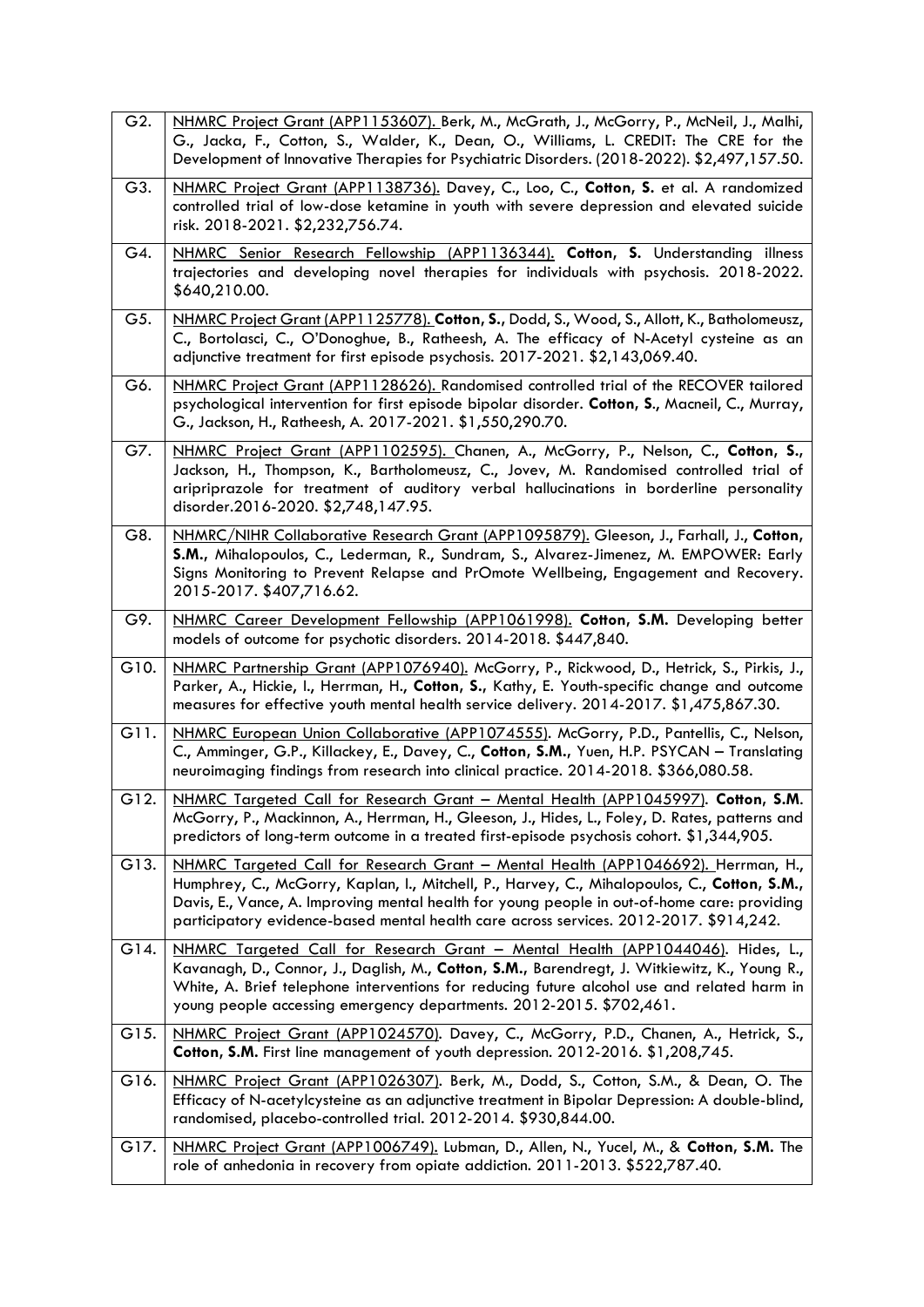G18. NHMRC Project Grant (APP628739). Chanen, A., Jackson, H., **Cotton, S.,** & Gleeson, J. Early intervention for borderline personality disorder in youth: a randomised controlled trial. 2010- 2013. \$681,625.

*International standing.* Prof Cotton has been invited to talk at national and international meetings and regularly presents at both national and international conferences (since 2015). She has been a committee member for the Schizophrenia International Research Society (SIRS): Publications Committee (2010-2012, 2018-2020) and Ethics Committee (2013-2014).

*Supervision and mentoring.* Her research team includes four postdoctoral researchers and 6 research assistants, 4 senior clinical psychologists, a senior statistician, a health economist and a psychiatry registrar. She supervises other junior research staff at Orygen, particularly those involved with funded NHMRC clinical trials. She has supervised 54 students to completion (8 PhDs, 3 DPsych, 1 MD, 5 MPsych, 31 Honours, 1 PGDip, 5 medical students). She is currently supervising 15 students (5 PhDs, 2 DPsych, 3 Masters, 5 Honours).

*NHMRC service.* As evidence of her research expertise, Prof Cotton has provided 11 years of consecutive service to NHMRC. For 3 years, Prof Cotton was a Grant Review Panel (GRP) member of the Large Clinical Trials Panel (2009-2011). In 2011, 2012, and 2016 she was a member of the Psychology/Psychiatry GRP. Between 2015 and 2016 she was a member of the ECR GRP. She was a member of the Assigners Academy from 2013 to 2015. In 2017, she was a member of the inaugural panel for the MRFF Lifting Clinical Trials and Registry Capacity panel. In 2018-2019, she was on the Clinical Trials and Cohort Studies (CTCS) GRP. In 2020, she is on the MRFF Rare Cancers, Rare Diseases and Unmet Needs GRP, and has been requested to join the 2020 NHMRC CTCS GRP.

*Collaborations.* Prof Cotton has strong collaborations both nationally (52.3%) and internationally (46.7%; SciVal, 2015-2020+). This is also highlighted by her peer-review manuscripts with more than 150 co-authors in multidisciplinary areas (health, medicine, psychology). She has strong partnerships across Australia and internationally (see below).

*Leadership in research and practice, community engagement***.** Prof Cotton held the position of Treasurer of the Society for Mental Research (SMHR, formally known as the Australasian Society for Psychiatric Research [ASPR]) until 2018. She was Conference Co-convener and Scientific Convener for the 2013 ASPR conference and a member of the Local Organising Committee for the 2014 SMHR Conference. She was on the Scientific Committees for the World Psychiatric Association 2018 Thematic Conference and the Schizophrenia International Research 2019 Conference International Program Committee. She is a member of the Melbourne Health Human Research and Ethics Committee. Prof Cotton has been consulted by various agencies including the Centre of Disease Control (CDC, USA), Australian State and Federal Governments, and community-based agencies (e.g., VicHealth, YMCA Victoria, Austin Hospital, St. Vincent's Hospital). In 2013, as part of the ASPR conference, she led and ran a workshop on clinical trial methodology in mental health.

*Translation of research into practice.* Prof Cotton has made major contributions to the field in translational research to improve clinical practice as follows: (1) Early work on cognition in Duchenne Muscular Dystrophy was used by the Centres for Disease Control, USA, to develop clinical guidelines for the psychosocial treatment of the disorder; (2) Clinical research methodology especially in psychiatric research has led to the development of Handbook for Allied Health Researchers (commissioned by the Menzies Institute, Co-editor), as well as workshops such as Trials in Mental Health (ASPR 2013 conference) and lecture series for postgraduate clinical programs; (3) Development of an equine-assisted therapy program for young people with mental illness that is being used by Riding for the Disabled Victoria; and (4) Evaluated the outcomes of an outdoor adventure therapy program for young people with mental illness for the Victorian State Government and YMCA Victoria – this program is now regularly offered by YMCA Victoria.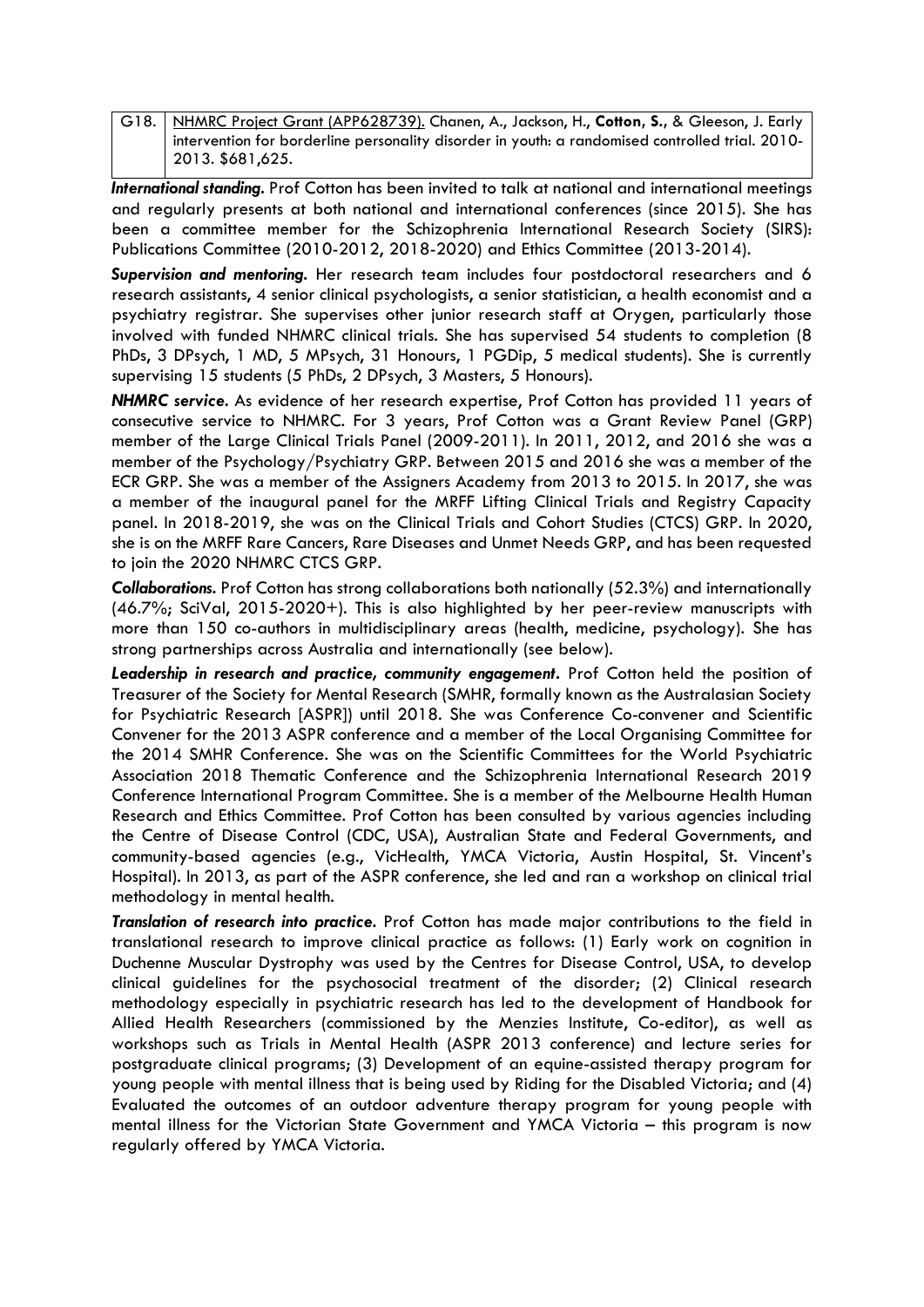#### Evidence of participation of mental health consumers, in the planning, implementation and evaluation as relevant.

Orygen places a strong emphasis on collaboration with young people and their families to ensure the work remains relevant, appropriately youth-focused and is highly acceptable to young people. The input from young people and their families is invaluable and essential for effective clinical service delivery, research, and policy development. Consumer involvement has been a core activity in Prof Cotton's research.

Prof Cotton regularly consults Orygen's Youth Research Council and Youth Advisory Council, as well as *headspace* Youth Advisory Groups through all stages of the research process, incorporating applicable feedback in ethics and grant applications, and maintaining a consultative relationship from protocol development through to implementation of the research project. These interactions specifically allow her team to gauge the relevance of the work for young people, gain feedback about assessment tools or participant-facing study documents such as participant information and consent forms, to help determine the best ways of engaging and recruiting young people, and the best ways to promote knowledge translation from study outcomes.

Prof Cotton and her team engage young people and their caregivers in research to give them a voice, as evidenced by the 'Missing Middle' study which is currently underway. This study was developed by the team in an attempt to address an issue raised as a key priority in a recent report published by the Productivity Commission, which called for an extension of mental health services to address the needs of the 'Missing Middle'. Prof Cotton and her team are attempting to tackle this issue specifically in young people with mental ill-health by engaging young people, their caregivers, clinicians, mental health researchers and policy makers to develop a definition of the term Missing Middle. This work will provide the foundation for research on how youth mental health services can be adapted to better identify, and meet the clinical needs, of this vulnerable subgroup.

Recently Prof Cotton and the team's Program Manager, Dr Kate Filia, presented a primary mental health research program at Orygen's *headspace* research committee (covering Orygen's five *headspace* centres) meeting. The purpose of this meeting was to present our existing and planned work to clinicians and young people, and seek advice regarding implementation and translation into practice. This is about our continued engagement with key stakeholders in *headspace* centres. A young person involved in the Youth Advisory Group at *headspace* Sunshine sent feedback after the meeting stating: *"I said it before and I'll say it again - your team is doing some of the most valuable work for YP and I want to thank you on their behalf"* (personal communication)*.*

Furthermore, Prof Cotton and her team are working with caregivers and pertinent advocate groups in a new research study focusing on expanding stress-coping models to better understand the impacts and outcomes of caring for individuals with serious mental illness. Relationships have been formed with Mental Health Carers Australia and Tandem Victoria, with ongoing discussions planned to continue this partnership. In developing the study, input was sought from caregiver consultants from North West Mental Health; these caregivers will continue to be consulted throughout the course of the study.

In addition to mental health consumers themselves, the clinicians who work every day with individuals with serious mental illness are considered invaluable stakeholders in the research process. Prof Cotton works closely with clinicians to identify clinically relevant questions for her research. This is highlighted in her current work related to bipolar I disorder. Working with senior Orygen clinicians, including Dr Craig Macneil, Dr Melissa Hasty, and Dr Aswin Ratheesh, Prof Cotton and her team have refined an intervention specifically designed for young people with bipolar disorder, and collaboratively have secured NHMRC funding (APP1128626) to investigate the effectiveness of this intervention in an implementation trial.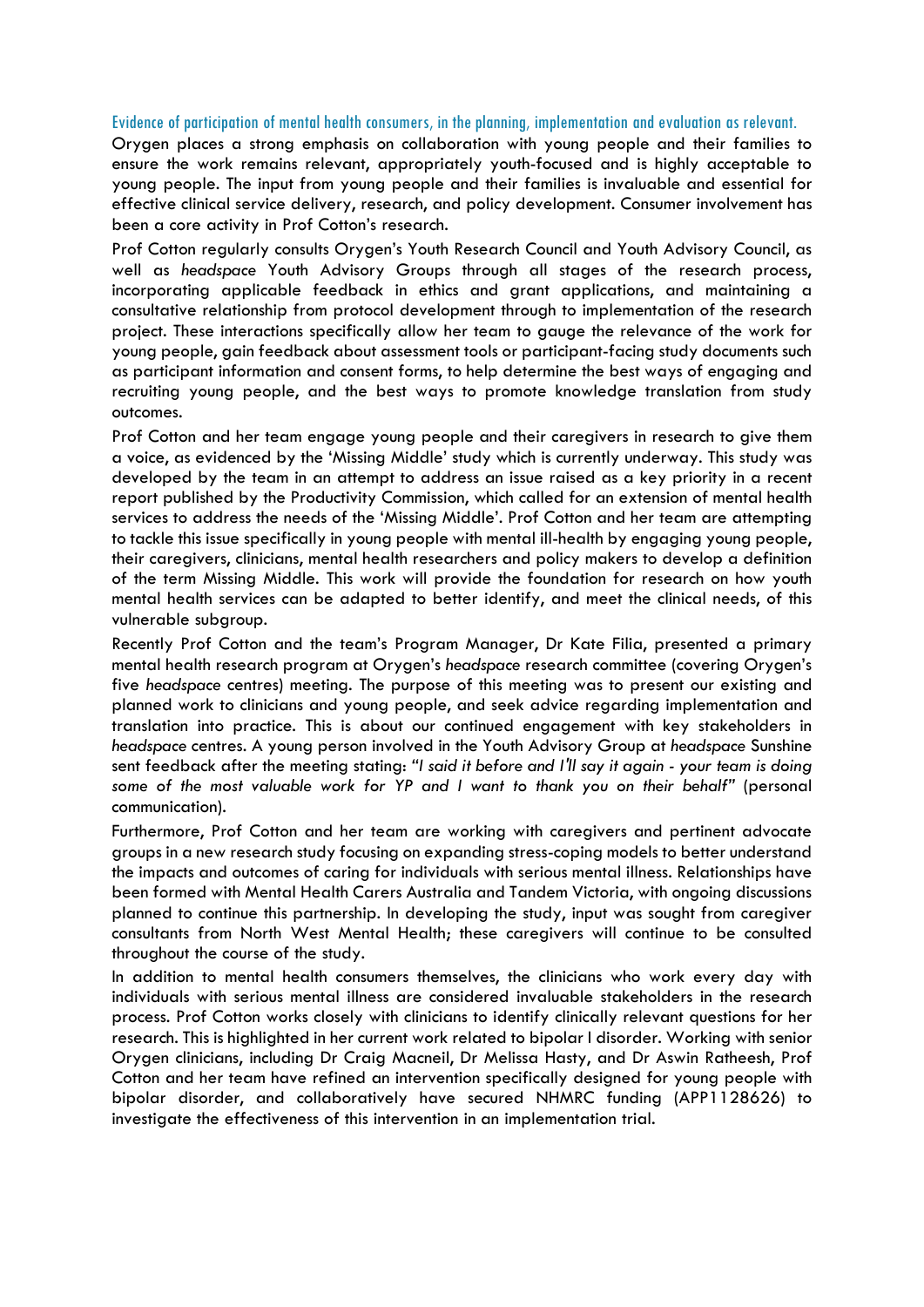#### Evidence of Partnerships and Linkages (collaboration for continuity between organisations).

Collaboration is a key feature of Prof Cotton's work; she has many partnerships and linkages across her research program.

*Early psychosis and psychotic disorders.* Prof Cotton as CIA secured a NHMRC Targeted Call grant (APP1045997) to conduct 15-20-year follow-up of the FEPOS cohort with collaborators including Prof Philippe Conus (Switzerland), Prof Martin Lambert (Germany), Prof Andrew Mackinnon (BlackDog), Prof John Gleeson (ACU), Prof Leanne Hides (UQ), Prof Michael Berk (Deakin), Prof Philippe Conus (Switzerland), Prof Martin Lambert (Germany), and Prof Benno Schimmelmann (Germany). Participant recruitment is currently being finalised and linkage with appropriate health administration databases is being undertaken to gain a better understanding of long-term outcomes of the cohort.

Prof Cotton also leads a clinical trial of n-acetylcysteine for first episode psychosis (NHMRC Project Grant, APP1125778). There are a range of collaborators involved with this study including with researchers from both Orygen/University of Melbourne (Prof Patrick McGorry, Prof Stephen Wood, Prof Andrew Chanen, A/Prof Kelly Allott, A/Prof Brian O'Donoghue, Dr Cali Bartholomeusz, Dr Aswin Ratheesh, Dr Amity Watson) and Deakin University (Prof Michael Berk, Prof Ken Walder, A/Prof Olivia Dean, Dr Chiara Borolasci). Participant recruitment is currently underway.

Prof Cotton has been involved with trials for adults with more established psychotic disorders, specifically working with Prof Michael Berk (Deakin) and his team. More recently, she has been involved in a clinical trial led by Prof Michael Berk (Deakin) and Prof John McGrath on the effectiveness of mangosteen pericarp as an adjunctive treatment for individuals with chronic schizophrenia; the main outcome paper is current under review. This project was funded by the Stanley Foundation.

Prof Cotton has also contributed to an international clinical trial of a smartphone intervention for relapse prevention for individuals with psychotic disorders (known as the EMPOWER trial) led by Prof Andrew Gumley (UniGlasgow), Prof John Gleeson (ACU) and A/Prof John Farhall (LaTrobe) but involving other internationally renowned researchers including Prof Alison Yung (UniMelb) Prof Shon Lewis (Manchester), Dr Sandra Bucci (Manchester), Prof Suresh Sundram (Monash), Prof Cathy Mihalapoulos (Deakin). This trial was funded by through a NHMRC/NIHR Collaborative Research grant. Importantly the collaborators in the trial come from many different backgrounds including academic settings as well as integrated clinical/research positions, and from health economic and policy background. The trial has finished recruitment and preliminary analyses have been conducted indicating the benefits of the smartphone intervention in clinical services in aiding relapse prevention. Consumers also have evaluated the intervention positively. Given this initial study was a pilot, plans for a larger cluster randomised trial are being discussed along with the potential integration of the intervention into more clinical services in the UK and Australia.

Prof Cotton is a Chief Investigator on a CREDIT; The Centre of Research Excellence (CRE), for the Development of Innovative Therapies for Psychiatric Disorders (APP1153607). This CRE is led by Prof Michael Berk (Deakin), but includes other leading mental health researchers including Prof John McGrath (UQ), Prof John McNeil (Monash), Prof Gin Malhi (USyd), Prof Felice Jacka (Deakin), Prof Ken Walder (Deakin), A/Prof Lana Williams (Deakin), and A/Prof Olivia Dean. The focus is not only finding and testing novel innovations but also capacity building in mental health research. This CRE also provides the foundations for the development of a national adult psychiatry clinical trial network which will foster new partnerships.

*Mental health services.* Prof Cotton steers the everyday running of a previously funded NHMRC Partnership study (APP1076940) led by Prof Patrick McGorry (UniMelb), focusing on developing novel outcome measures for people with mental illness presenting to primary mental health services. Prof Cotton, her team and collaborators are working on numerous outputs from this grant. This work provided the groundwork for NHMRC funding of a new Partnership study (APP1198696), led by Prof Cotton, that is titled 'The who, why, what, where and when of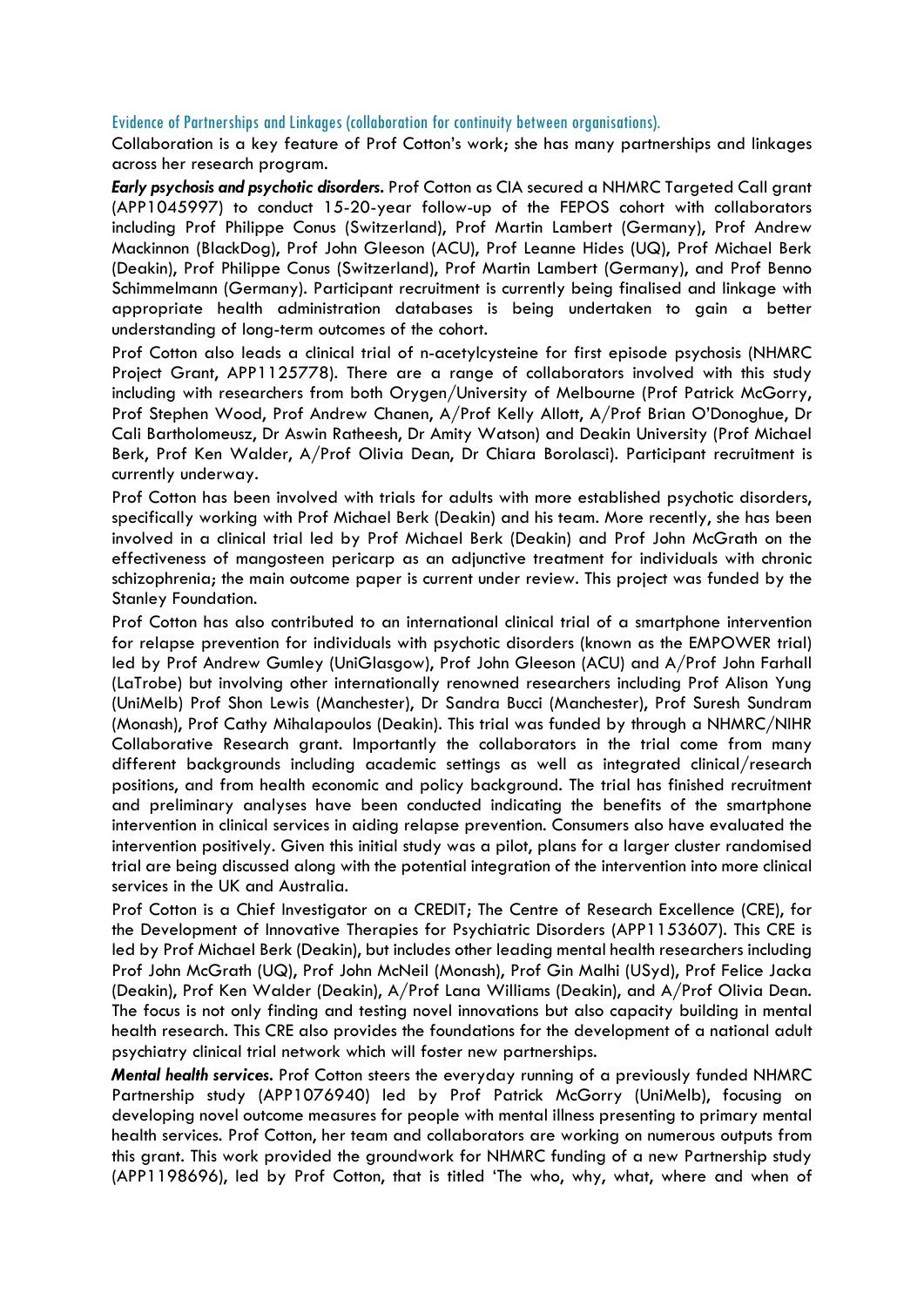primary youth mental health care: the 5W research program'. This new program involves partnerships with Orygen, *headspace* National, Ambulance Victoria, and Department of Health and Human Services, Victoria and leading Australian academics including Prof Patrick McGorry (UniMelb), Prof Debra Rickwood (*headspace*, and UniCanberra), Prof Ian Hickie (UniSyd), Prof Alison Yung (UniMelb), Prof Cathy Mihalapoulos (Deakin), Prof Alex Parker (VU), Prof Karen Smith (Ambulance Victoria, Monash). These new partnerships will help ensure that integrity and ease of implementation of the research program, ensuring stakeholder involvement and engagement, and service and policy reform.

*Bipolar disorder.* For her research in both early to later, more established, stages of bipolar disorder, Prof Cotton has built significant collaborative relationships with eminent researchers in the field including Prof Michael Berk (Deakin). Additionally, she also works with Greg Murray (Swinburne), Prof Philip Mitchell (UNSW), Prof Philippe Conus (Switzerland), Prof Andreas Bechdolf (Germany), Prof Henry Jackson (UniMelb), Prof Ken Walder (Deakin) A/Prof Olivia Dean (Deakin), A/Prof Lana Williams (Deakin), Dr Tamsyn van Rheenen (UniMelb), Dr Lesley Berk (Deakin), Dr Mary-Lou Chatterton (Deakin). There are many outcomes from this work including publications, successful grant funding and joint supervision of postgraduate students. Prof Cotton has liaised with Sophie Scott (ABC Science Reporter) regarding bipolar research in Australia. Prof Cotton leads a clinical trial of a novel psychotherapy, known as "REsearch into COgnitive and behavioural VERsatility" (RECOVER) for young people in the early stages of bipolar disorder (APP1128626), one of the first of its kind internationally.

Prof Cotton, is involved in another new study led by Dr Aswin Ratheesh call "Bipolar earLy interventions using New Digital technologies (BLEND) which is focused on a new clinical service model for young people with bipolar I and II. This new consulting service and evaluation of this service, is to commence in 2021.

*Caregivers.* Prof Cotton has conducted previous research related to caregivers of people with mental illness, with Prof John Gleeson (ACU), Prof Terence McCann (VicUni), Prof Andrew Chanen (UniMelb). Prof Cotton is leading a new study developing a model of caring for individuals with serious mental illness but considering both the stage and type of illness impacts on caregivers. She has drawn together various collaborators including Prof Michael Berk (Deakin), Prof John Gleeson (ACU), Prof Greg Murray (Swinburne), Prof Henry Jackson (UniMelb), Prof Andrew Chanen (UniMelb), Prof Mario Alvarez (UniMelb), A/Prof Simon Rice (UniMelb), Dr Lesley Berk (Deakin), Dr Aswin Ratheesh (UniMelb), Dr Kate Filia (UniMelb), and Dr Amity Watson (UniMelb). This new study also involves collaboration with Mental Health Carers Australia and Tandem Victoria. Prof Cotton is also involved with the development of novel interventional trials for caregivers caring for individuals with depression (led by Prof Michael Berk and Dr Lesley Berk) and borderline personality disorder (Prof John Gleeson, Prof Andrew Chanen).

*Borderline personality disorder.* Prof Cotton has a long history working with Prof Andrew Chanen (UniMelb) in conjunction with Prof Henry Jackson (UniMelb), Prof John Gleeson (ACU) and Prof Michael Kaess (Germany) in the area of borderline personality disorder (BPD) research. A strong focus of this work is identifying novel service delivery interventions for young people with BPD and their caregivers and currently a trial of the efficacy of aripiprazole as an adjunctive treatment for voices in BPD (NHMRC Project Grant, APP1102595). Prof Cotton has also cosupervised several doctoral students in the field whose studies have focused on ecological momentary assessment of self-harm and suicidal ideation in young people with BPD (Dr Holly Andrewes), and developing a measure of functioning in appropriate for young people with BPD (Dr Claire Fowler). She has mentored students on other projects focusing on substance use in BPD (Mr Franco Scalzo) and a novel group intervention of caregivers and friends of young people with BPD (Mr Mirra Seigerman).

*Comorbidity***.** Prof Cotton's collaborations with Prof Dan Lubman (Monash, APP106749), Prof Leanne Hides (UQ), Prof Yucel (Monash), Prof David Kavanagh (QUT), Prof Amanda Baker (UON) involve a range of projects investigating substance use and mental health. Outcomes have included securing successful grant funding and numerous publications. Example of grants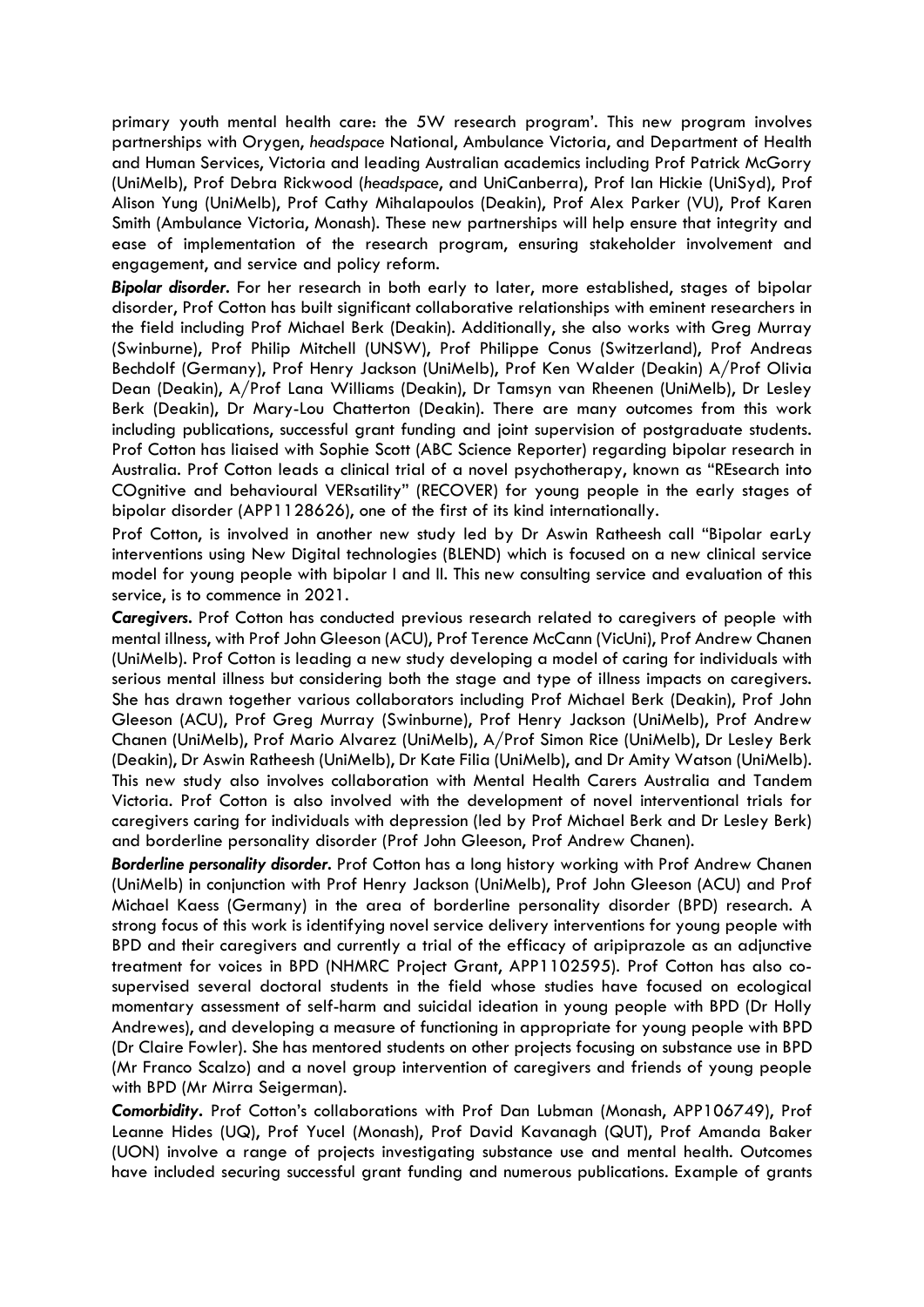include measuring anhedonia in opiate users (APP1006749) and a brief intervention for young people presenting with alcohol related injuries at emergency departments (APP1044046).

**Vulnerable populations.** Prof Cotton was a Chief Investigator on a pragmatic trial of complex mental health intervention for caregivers of young people in out-of-home care. This project was led by Prof Helen Herrman (UniMelb), and other investigators including Prof Carol Harvey (UniMelb), Prof Cathy Humphries (UniMelb), Prof Cathy Mihalopoulos (Deakin), as well links with the DHHS, and four Community Sector Organisations (CSOs) providing support for out-of-home care sector. Through this work we have highlighted that young people attending out-of-home care are particularly vulnerable to poor emotional and behavioural outcomes as well at increased risk of substance use, forensic issues, and homelessness. Through this work the importance of supporting caregivers in the out-of-home sector, as well as integrating supports across out-of-care, mental health, substance use and forensic sectors is highlighted. The analyses of the final project are underway.

Verification and Evaluation of the research effectiveness in achieving the goals of the investigation(s).

Prof Cotton has a broad, burgeoning research program. Numerous key studies are currently underway, where the outcomes of the work will come into fruition over the next few years. The example detailed here is associated work that was done to increase social inclusion for individuals impacted by serious mental illness.

*Recreational activities for individuals with Serious Mental Illness:* In 2007, Prof Cotton was invited to join YMCA Victoria Mental Health Advisory Council. Other members on this Council included staff from Sports and Recreation Victoria (SRV), Mind Australia, and other Community Service Organisations (CSO) supporting individuals with mental illness. SRV funded the development of the Mental Health Access and Participation and Industry Mentoring Project, or 'Journey to Strength). Through the work with the Council, YMCA developed a four-day camping program for individuals impacted by serious mental illness. The philosophies underpinning the camp program were developing partnerships, 'Challenge by Choice', building social connections and improving physical health outcomes. The camping intervention was manualised.

Prof Cotton led the evaluation of the camping program using both quantitative and qualitative techniques. A total of 108 individuals from mental health services across Victoria participated in 12 camps. Five of these camps were for individuals between 18 and 25 years of age, and seven camps were for individuals aged 26 years and older. Participation in the camp resulted in significant improvements in mastery, self-esteem, and social connectedness.

This work was important for the following reasons: (i) promoting partnerships across government, mental health and community recreational sectors; (ii) providing the foundations for YMCA Victoria to continue to develop programs to promote social inclusion of individuals with serious mental illness; (iii) highlighting the importance of evaluation in facilitating the sustainability of a program. Most importantly, the program offered new experiences for individuals impacted by serious mental illness. One participant offered advice to other prospective campers "*Have a go and really challenge yourself! Why? Because you will be amazed by how much you can really do!"*

Other outcomes from this work included:

Cotton, S. M., & Butselaar, F. J. (2012). Adventure camps for young adults and adults with mental illness. *Psychiatric Services, 63*, 1154.

Cotton, S., & Butselaar, F. (2013). Outdoor adventure camps for people with mental illness. *Australasian Psychiatry, 21*(4), 352-358.

YMCA Victoria. Journey to strength. Melbourne: YMCA Victoria, 2011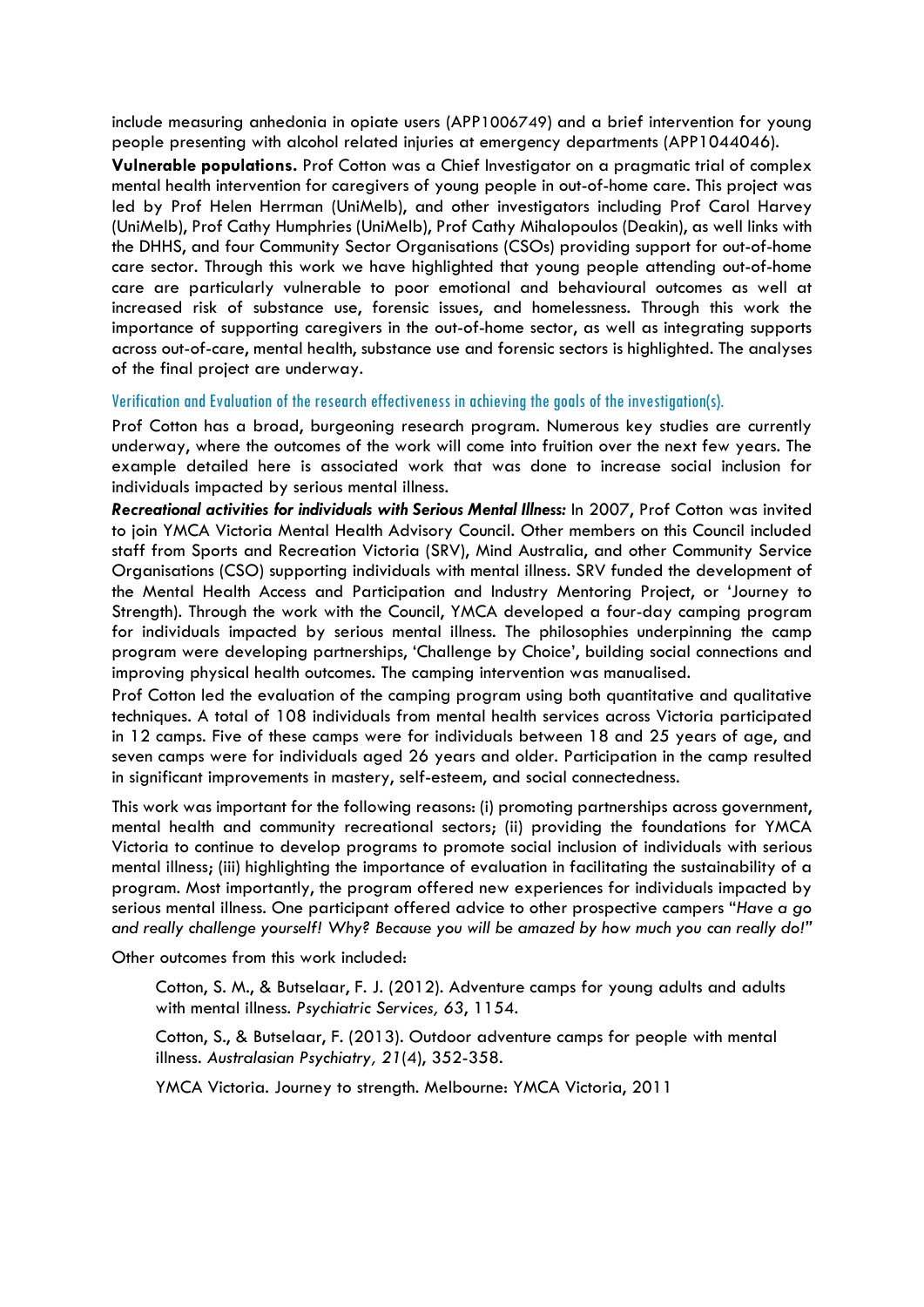## Conclusion(1/2 x A4 page)

Prof Sue Cotton is a psychologist with clinical training in neuropsychology, and a consultant biostatistician. Her qualifications include BBSc(Hons), GradDipAppSc(Statistics), MAppSc (Statistics), MPsych/PhD (Clinical Neuropsychology). She is a Professorial Fellow at Orygen and the Centre for Youth Mental Health (CYMH), University of Melbourne and her current role is Head of Health Services and Outcomes Research at Orygen. Prof Cotton has an impressive background in psychiatric research, clinical research methodology and biostatistics with twenty years' experience in the field. With this background, she has established a very successful career in psychiatric research, and has a great capacity to build upon these achievements.

As an early career researcher, Prof Cotton had the honour of meeting Prof Tom Trauer on numerous occasions, and in many ways, Prof Cotton's research program is commensurate to the values portrayed by him. She has established research excellence in mental health service research particularly in services provided to young people. She has demonstrated an extraordinary ability to foster successful collaborations and partnerships across sectors as well as engaging young people, their families, and clinicians in her every day work.

Referees(1/2 x A4 page)

*Referee 1*

**Prof Henry Jackson** The University of Melbourne XXXXXX

*Referee 2*

## **Prof Michael Berk**

NHMRC Senior Principal Research Fellow

Alfred Deakin Professor of Psychiatry, School of Medicine, Deakin University, the Geelong Clinic and Barwon Health.

Director, IMPACT Strategic Research Centre (Innovation in Mental and Physical Health and Clinical Treatment).

<××××××××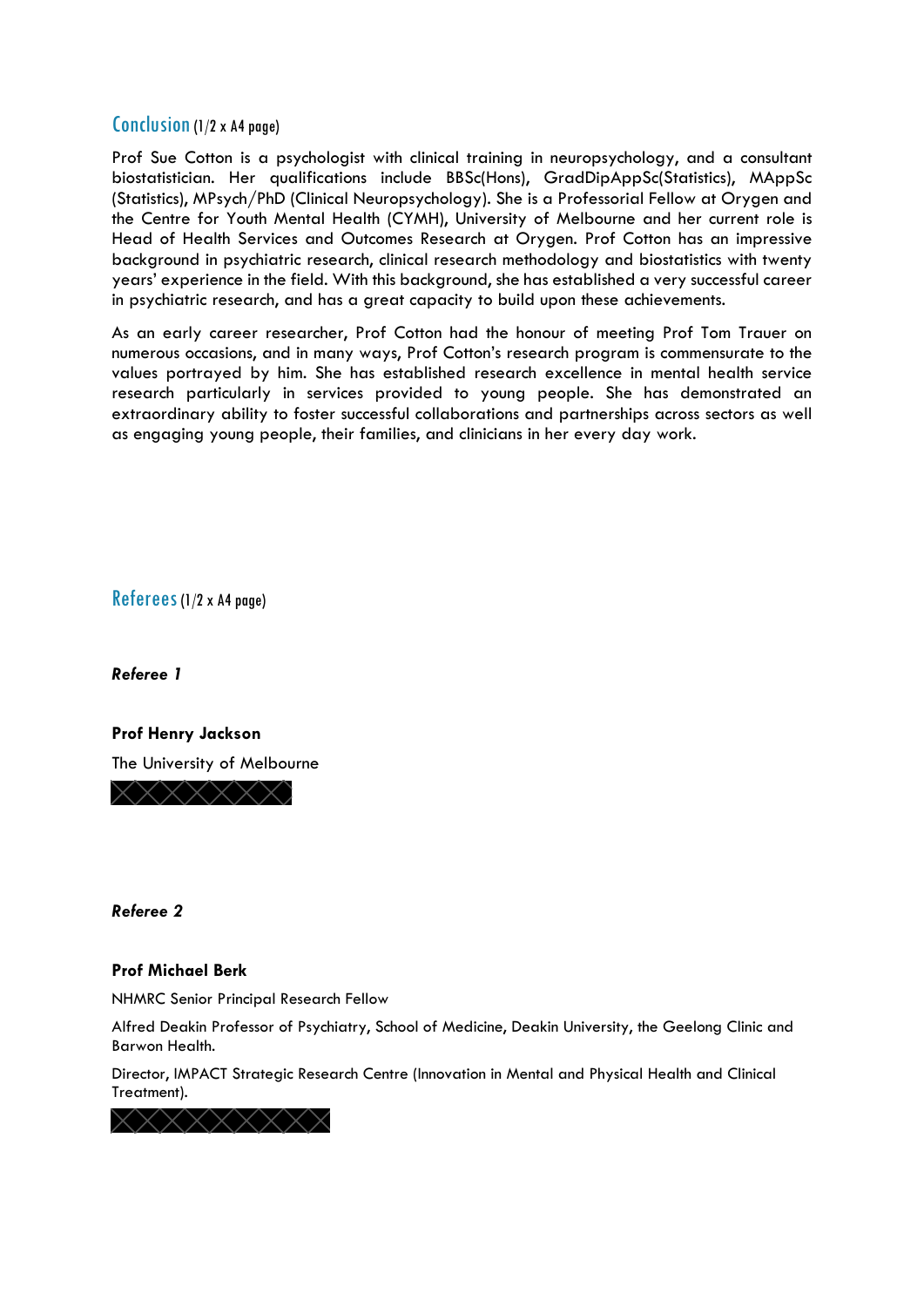## **Appendix of Support Material** (8 pages)

Due to space limitations, only publications from 2010 onwards are presented here.

## Original Articles

- 1. Allott, K., …, **Cotton, S. M.** (in press). Subjective cognitive functioning in relation to changes in levels of depression and anxiety in youth over three months of treatment. *BJP Open.*
- 2. Bortolasci, C. C., et al. (in press). Interleukin-6 and total antioxidant capacity levels following N-acetylcysteine and a combination nutraceutical intervention in a randomised controlled trial for bipolar disorder *Acta Neuropsychiatr.*
- 3. Caveleti, M., et al.. (in press). Borderline personality disorder diagnosis and symptoms in outpatient youth as risk factors for criminal offences and interpersonal violence *J Pers. Disord.*
- 4. Hides, L., Quinn, C., Chan, G., **Cotton, S.**, et al., (in press). Telephone-based motivational interviewing enhanced with individualised personality-specific coping skills training for young people with alcohol-related injuries and illnesses accessing emergency or rest/recovery services: A Randomized Controlled Trial (QuikFix). *Addiction.*
- 5. Perera, S., Hetrick, S., **Cotton, S.**, et al., (in press). Awareness of headspace youth mental health service centres across Australian communities between 2008 and 2015. *J Mental Health.*
- 6. Rafeld, J., et al., (in press). 'Getting Our Voices Out There': Acceptability of a mental health participation program for young people with out of home care experience in Australia*. Health Promot Int*.
- *7.* Rafeld, J., Moeller-Saxone, K., **Cotton, S.,** et al., (in press). Corrigendum: 'Getting our voices out there': acceptability of a mental health participation programme for young people with out of home care experience in Australia. *Health Promot Int.*
- *8.* Seidler, Z. E., Rice, S. M., Dhillion, H. M., **Cotton, S.** M., et al., (2020). Patterns of youth mental health service attendance and discontinuation: Population data from Australia's headspace model of care. *Psychiatr Serv.*
- *9.* Seigerman, M. R., et al., (2020). A study comparing the experiences of family and friends of young people with borderline personality disorder features with family and friends of young people with other serious illnesses and general population adults. *Borderline Personal Disor Emot Dysregul.*
- 10. Ashton, M. M., et al. (2020). Diet quality, dietary inflammatory index and BMI as predictors of response to adjunctive N-acetylcysteine and mitochondrial agents in adults with bipolar disorder: a substudy of a randomised placebo-controlled trial. *Aust N Z J Psychiatry.* 54, 159-172.
- 11. Ashton, M. M., et al., (2019). Physical activity as a predictor of clinical trial outcomes in bipolar depression: A sub-analysis of a mitochondrial-enhancing nutraceutical randomized controlled trial. *Can J Psychiatry*. 65, 306-318.
- 12. Berk, M., Mohebbi, M., Dean, O. M., **Cotton, S.** M., et al. (2020). Youth Depression Alleviation with Antiinflammatory Agents (YoDA-A): a randomised clinical trial of rosuvastatin and aspirin. *BMC Medicine*. 18, 16.
- 13. Birchall, O., Bennett, M., Lawson, N., **Cotton, S.**, & Vogel, A. P. (2020). Fiberoptic endoscopic evaluation of swallowing and videofluoroscopy swallowing assessment of adults in residential care facilities: a scoping review protocol. *JBI Evid Synth*. 18, 599-609.
- 14. **Cotton, S.** M., et al. (2020). Sex differences in psychological distress, behavioural and emotional problems, and substance use in young people in out-of-home care. *Child Fam Soc Work*. 25, 325-336.
- 15. Gardner, A., **Cotton, S.** M., et al. (2020). Preliminary psychometric properties of a measure of social inclusion for young adults aged 18 to 25 with serious mental illness. *Psychiatr Rehabil J*. 43, 156-169.
- 16. Gumley, A., et al. (2020). Early signs monitoring to prevent relapse in psychosis and promote well-being, engagement, and recovery: Protocol for a feasibility cluster randomized controlled trial harnessing mobile phone technology blended with peer support. *JIMR Res Protoc*. 9, e15058.
- 17. Alvarez-Jimenez, M., et al., (2019). HORYZONS trial: protocol for a randomised controlled trial of a moderated online social therapy to maintain treatment effects from first-episode psychosis services. *BMJ Open*, 9, e024104.
- 18. Andrewes, H., Hulbert, C., **Cotton, S.** M., et al., (2019). Relationships between frequency and severity of nonsuicidal self-injury and suicide attempts in youth with borderline personality disorder. *Early Interv Psychiatry*. 13, 194-201.
- 19. Ashton, M. M., et al. (2019). Efficacy of adjunctive Garcinia mangostana Linn (mangosteen) pericarp for bipolar depression: study protocol for a proof-of-concept trial. *Braz J Psychiatry*. 41, 245-253.
- 20. Berk, M., et al., (2019). Correction to: A randomised controlled trial of a mitochondrial therapeutic target for bipolar depression: mitochondrial agents, N-acetylcysteine, and placebo. *BMC Med.* 17, 35.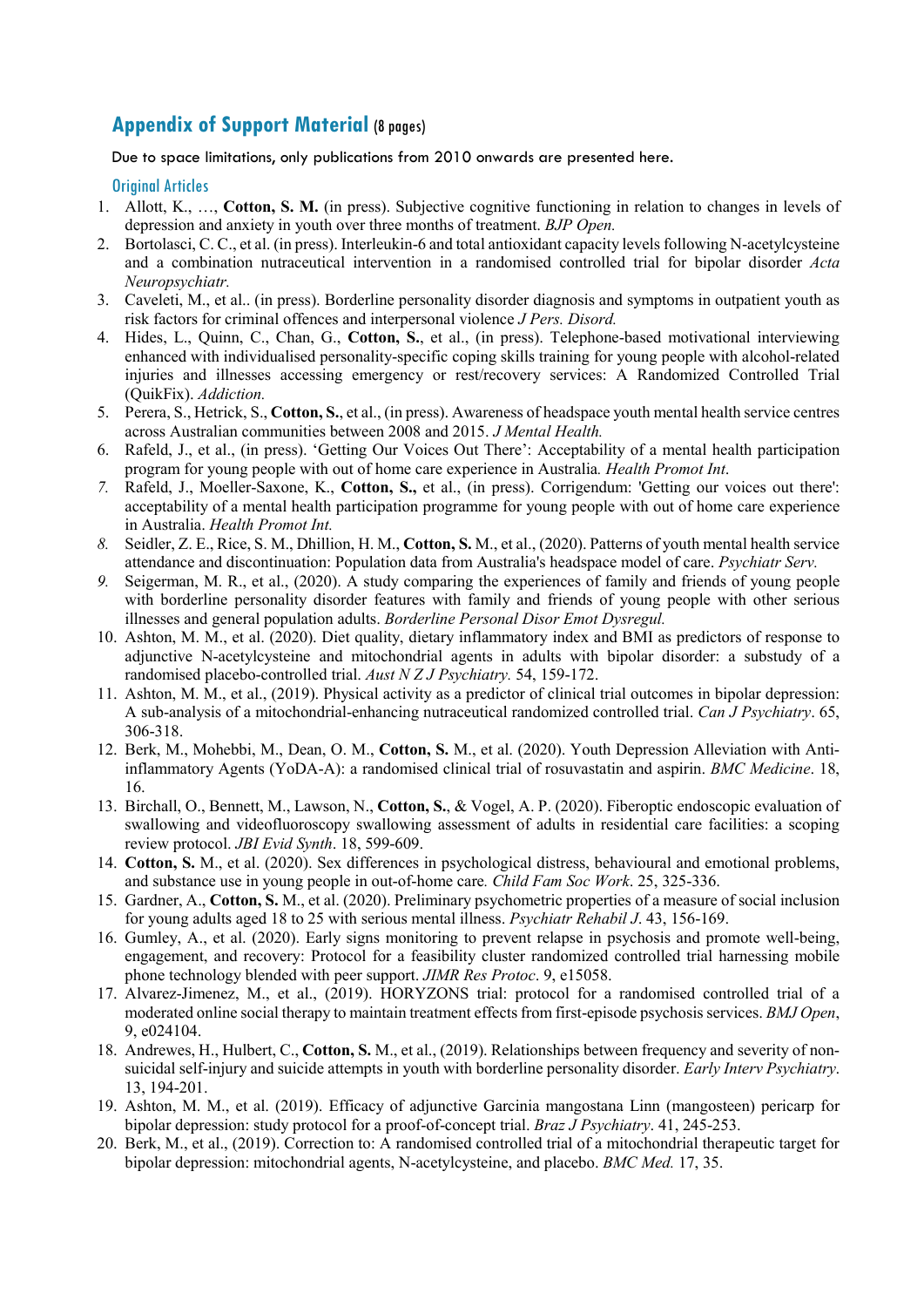- 21. Berk, M., et al. (2019). A randomised controlled trial of a mitochondrial therapeutic target for bipolar depression: mitochondrial agents, N-acetylcysteine, and placebo. *BMC Med.,* 17, 18.
- 22. Caruana, E., …, **Cotton, S.** M. (2019). Factors associated with vocational disengagement among young people entering mental health treatment. *Early Interv Psychiatry*.13, 961-968.
- 23. Caruana, E., et al., (2019). Vocational engagement among young people entering mental health treatment compared with their general population peers*. Early Interv Psychiatry*. 13, 692-696.
- 24. Chanen, A., et al., (2019). Aripiprazole compared with placebo for auditory verbal hallucinations in youth with borderline personality disorder: Protocol for the VERBATIM randomized controlled trial. *Early Interv Psychiatry*. 13, 1373-1381.
- 25. **Cotton, S. M.,** et al., (2019). Improving functional outcomes in early-stage bipolar disorder: The protocol for the REsearch into COgnitive and behavioural VERsatility trial. *Early Interv Psychiatry*. 13, 1470-1479.
- 26. **Cotton, S. M.,** et al., (2019). ENACT: a protocol for a randomised placebo-controlled trial investigating the efficacy and mechanisms of action of adjunctive N-acetylcysteine for first-episode psychosis. *Trial.,* 20, 658.
- 27. Davey, C. G., Chanen, A. M., Hetrick, S. E., **Cotton, S. M.,** Ratheesh, A., Amminger, G. P., . . . Berk, M. (2019). The addition of fluoxetine to cognitive behavioural therapy for youth depression (YoDA-C): a randomised, double-blind, placebo-controlled, multicentre clinical trial*. Lancet Psychiatry*. 6, 735-744.
- 28. Filia, K., Jackson, H. J., **Cotton, S. M.,** & Killackey, E. (2019). Undertanding what it means to be socially included for people with a lived experience of mental illness *Int J Soc Psychiatry.* 65, 413-424.
- 29. Filia, K., Jackson, H. J., **Cotton**, S. M., & Killackey, E. (2019). Developing and testing the F-SIM, a measure of social inclusion for people with mental illness. *Psychiatry Res*. 279, 1-8
- 30. Fletcher, K., et al., (2019). Buffering against maladaptive perfectionism in bipolar disorder: The role of selfcompassion. *J Affect Disord*. 250, 132-139.
- 31. Gardner, A., **Cotton, S.**, et al. (2019). Group differences in social inclusion between young adults aged 18- 25 with serious mental illness and same-aged peers from the general community. *Int J Soc Psychiatry.* 65, 631- 342.
- 32. Gardner, A., **Cotton, S.** M., et al., (2019). Social inclusion and its interrelationships with social cognition and social functioning in first-episode psychosis. *Early Interv Psychiatry*. 13, 477-487.
- 33. Karambelas, G. J., **Cotton, S.** M., et al., (2019). Contribution of neurocognition to 18-month employment outcomes in first-episode psychosis. *Early Interv Psychiatry*. 13, 453-460.
- 34. Killackey, E., .... **Cotton, S.** M. (2019). Individual placement and support for vocational recovery in firstepisode psychosis: randomised controlled trial*. Br J Psychiatry.* 217, 76-82.
- 35. Macneil, C., Foster, F., Nicoll, A., Osman, H., Monfries, R., & **Cotton, S.** (2019). Effectiveness of a professional development training program in increasing knowledge of mental health clinicians specializing in early psychosis. *Early Interv Psychiatry*. 13, 1003-1010.
- 36. Mallawaarachchi, S. R., **Cotton, S. M.**, Anderson, J., Killackey, E., & Allott, K. A. (2019). Exploring the use of the Hinting Task in first-episode psychosis. *Cogn Neuropsychology*. 24, 65-79.
- 37. Turner, A., et al. Berk, M. (2019). Protocol and Rationale: A 24-week Double-blind, Randomized, Placebo Controlled Trial of the Efficacy of Adjunctive Garcinia mangostanaLinn. (Mangosteen) Pericarp for Schizophrenia. *Clin Psychopharmacol Neurosci*. 17, 297-307.
- 38. Uren, J., Richdale, A.L., **Cotton, S.M.,** & Whitehouse, A. J. O. (2019). Sleep problems and anxiety from 2 to 8 years and the influence of autistic traits: a longitudinal study. *Eur Child Adolesc Psychiatry*. 28, 1117-1127.
- 39. Andrewes, H., et al. (2018). Patterns of non-suicidal self-injury and their relationship with suicide attempts in youth with borderline personality disorder. *Arch Suicide Res.* 22, 465-478.
- *40.* Betts, J., et al., (2018). A psychoeducational group intervention for family and friends of youth with borderline personality disorder features: protocol for a randomised controlled trial. *Borderline Personal Disord Emot Dysregul. 5, 13.*
- 41. Black, S., et al., (2018). Determining discharge destination in geriatric evaluation and management units: Is progressive goal attainment a better early indicator of discharge destination than improvement in functional independence measure scores*? Geriatr Gerontol Int*. 18, 1058-1063.
- 42. Caruana, E., **Cotton, S.** M., et al. (2018). A comparison of vocational engagement among young people with psychosis, depression and borderline personality pathology. *Community Ment Health J.* 54, 831-841.
- 43. Danaher, H., Allott, K., Killackey, E., Hester, R., **Cotton, S.M.** (2018). An examination of sex differences in neurocognition and social cognition in first episode psychosis. *Psychiatry Res.* 259, 36-43.
- 44. Filia, K. M., Jackson, H. J., **Cotton, S.** M., Gardner, A., & Killackey, E. J. (2018). What is social inclusion? A thematic analysis of professional opinion. *Psychiatr Rehab J*. 41, 183-195.
- 45. Fletcher, K., et al., (2018). Web-based intervention to improve quality of life in late stage bipolar disorder (ORBIT): randomised controlled trial protocol. *BMC Psychiatry*. 18, 221.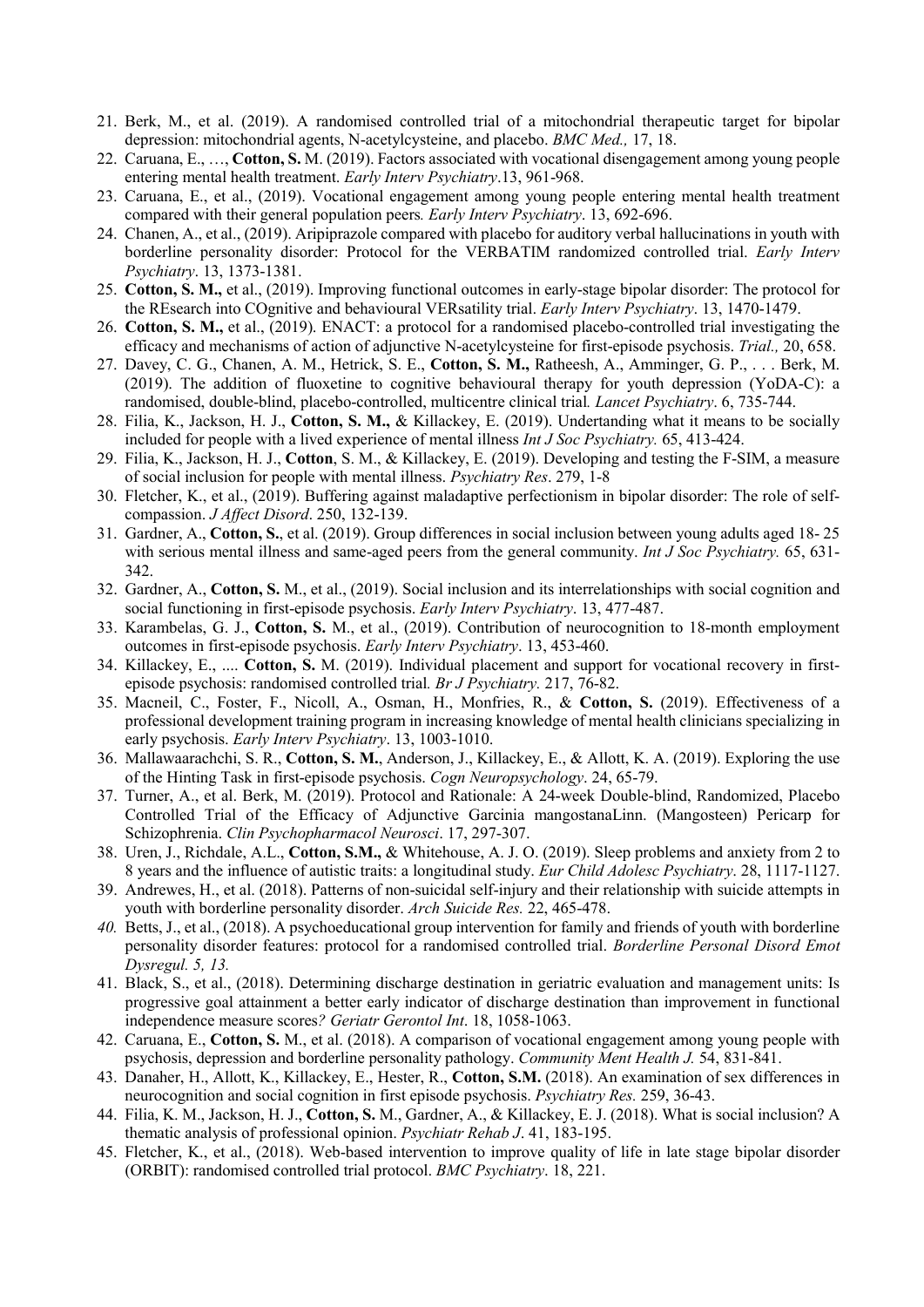- 46. Francey, S., et al., (2018). Does co-occurring borderline personality disorder influence acute phase treatment for first episode psychosis. *Early Interv Psychiatry*, 12, 1166-1172.
- 47. Herniman, S. E., **Cotton, S.** M., et al. (2018). Co-morbid depressive disorder is associated with better neurocognitive performance in first episode schizophrenia spectrum. *J Affect Disord*. 229, 498-505.
- 48. Jacka, F. N., O'Neil, A., Opie, R., Itsiopoulos, C., **Cotton, S.**, et al., (2018). Correction to: A randomised controlled trial of dietary improvement for adults with major depression (the 'SMILES' trial). *BMC Med*. 16, 236.
- 49. Karambelas, G. J., …, & **Cotton, S.** M. (2018). The contribution of employment duration to 18-month neurocognitive outcomes in first-episode psychosis. *Psychiatr Rehab J*. 41, 319-327.
- 50. Lubman, D. I., et al. (2018). Dynamic associations between opioid use and anhedonia: A longitudinal study in opioid dependence. *J Psychopharmacol*. 32, 957-964.
- 51. Macneil, C., …, & **Cotton, S.** (2018). Evaluation of a professional development training programme for mental health clinicians specializing in early psychosis. *Early Interv Psychiatry*. 12, 483-490.
- 52. Panizzutti, B., et al., (2018). Mediator effects of parameters of inflammation and neurogenesis from a N-acetyl cysteine clinical-trial for bipolar depression. *Acta Neuropsychiatr*. 30, 334-341.
- 53. Quinn, A. L., et al., (2018). Youth depression alleviation-augmentation with an anti-inflammatory agent (yodaa): Protocol and rationale for a placebo-controlled randomized trial of rosuvastatin and aspirin. *Early Interv Psychiatry.* 12, 45-54.
- 54. Ratheesh, A., **Cotton, S.M.**, et al., (2018). Pre-onset risk characteristics for mania among young people at familial or clinical risk for psychosis. *Schizophr Res.* 192, 345-350.
- 55. Scalzo, F., Hulbert, C., Betts, J., **Cotton, S.**, & Chanen, A. (2018). Predictors of substance use in youth with borderline personality disorder. *Personal Disord*. 9, 390-396.
- 56. Scalzo, F., Hulbert, C., Betts, J., **Cotton, S.**, & Chanen, A. (2018). Substance use in youth with borderline personality disorder. *J Pers Disord.* 32, 603-617.
- 57. Andrewes, H., Hulbert, C., **Cotton, S.M.**, Betts, J. Chanen, A. (2017). Ecological momentary assessment of non-suicidal self-injury in youth with borderline personality disorder. *Personal Disord*. 8¸ 357-365.
- 58. Andrewes, H., Harvey, C., **Cotton, S.M.**, Betts, J., Chanen, A. (2017). An ecological momentary assessment investigation of complex and conflicting emotions in youth with borderline personality disorder. *Psychiatry Res*. 252, 102-110.
- 59. Berk, M., …, **Cotton, S.M.** (2017). Quetiapine v. lithium in the maintenance phase following a first episode of mania: randomised controlled trial. *Br J Psychiatry*. 210, 413-421.
- 60. Berk, M., et al., (2017). Neuroprotection after a first episode of mania: A randomized controlled maintenance trial to assess the effects of lithium compared to quetiapine on regional grey and white matter volume. *Transl Psychiatry*. 7, e1011.
- 61. Conus, P., **Cotton, S.M.**, et al., (2017). Predictors of favourable outcome in young people with a first episode psychosis without antipsychotic medication: data from the FEPOS study. *Schizophr Res.* 185, 130-136.
- 62. Conus, P., **Cotton, S.M.**, et al., (2017). Rates and predictors of remission in an epidemiological cohort of 661 patients with first-episode psychosis. *Soc Psychiatry Psychiatr Epidemiol*. 52, 1089-1099.
- 63. **Cotton, S.M.**, et al., (2017). Predictors of functional status at service entry and discharge among young people with first episode psychosis. *Soc Psychiatry Psychiatr Epidemiol*. 52, 575-585.
- 64. Daglas, R., …., **Cotton, S.M.** (2017). Cognitive functioning following stabilisation from first episode mania*. Int J Bipolar Disord*. 5, 39.
- 65. Garfield, J.B., **Cotton, S.M.**, et al. (2017). Evidence that anhedonia is a symptom of opioid dependence associated with recent use. *Drug Alcohol Depend*. 177, 29-38.
- 66. Gleeson, J., et al. (2017). Moderated online social therapy for carers of young people recovering from firstepisode psychosis: study protocol for a randomised controlled trial. *Trials*. 18, 27.
- 67. Gleeson, J., et al., (2017). Moderated Online Social Therapy: A Model for Reducing Stress in Carers of Young People Diagnosed with Mental Health Disorders. *Front Psychol.* 8, 485.
- 68. Hanlon, M., et al., (2017). Men and women with psychosis and the impact of illness-duration on sexdifferences: The second Australian national survey of psychosis. *Psychiatry Res*. 256, 130-143.
- 69. Herniman, S.E, …, **Cotton, S.M.** (2017). The effect of comorbid depression on facial and prosody emotion recognition in first-episode schizophrenia spectrum. *J Affect Disord.* 208, 223-229.
- 70. Herniman, …, **Cotton, S.M.** (2017). The psychometric validity of the Centre for Epidemiological Studies Depression Scale (CES-D) in first episode schizophrenia spectrum disorders. *Psychiatry Res*. 252, 16-22.
- 71. Jacka, F., et al. (2017). A randomised controlled trial of dietary improvement for adults with major depression (the 'SMILES' trial. *BMC Med*. 15, 23.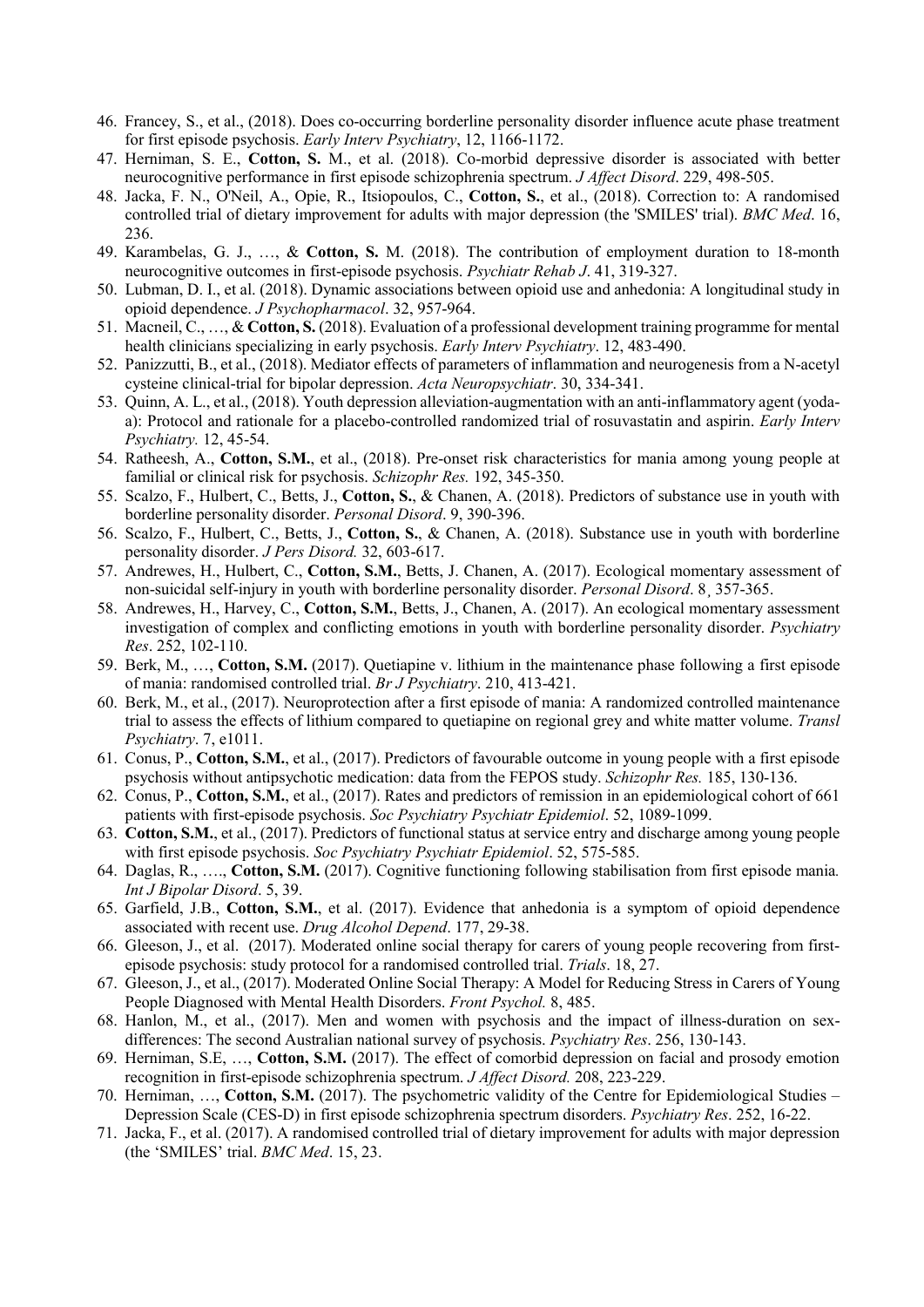- 72. Kauer, S.D., Buhagiar, K., Blake, V., **Cotton, S.**, Sanci, L. (2017). Facilitating mental health help-seeking by young adults with a dedicated online program: a feasibility study of Link. *BMJ Open.* 7, e015303.
- 73. McCann, T.V., **Cotton, S.M.**, Lubman, D.I., (2017). Social problem solving in carers of young people with a first episode of psychosis: a randomised controlled trial. *Early Interv Psychiatry.* 11, 346-350.
- 74. Morandi, S., et al. (2017). Community Treatment Order: Identifying the need for more evidence based justification of its use in first episode psychosis patients. *Schizophr Res.* 185, 67-72.
- 75. Perry, A.R., **Cotton, S.M.**, (2017) Swallowing exercises to prevent dysphagia post-treatment in people treated for advance head and neck cancer; addressing the research shortfalls. *Clin Oncol*. 2, 1324.
- 76. Ratheesh, A., …, **Cotton, S.** (2017). Social and academic premorbid adjustment domains predict functional outcomes among youth with first episode mania. *J Affect Disorder*. 219, 133-140.
- 77. Rice, S., **Cotton, S.**, et al., (2017). Placement instability among young people removed from their family of origin and the likely mental health implications. *Shanghai Arch Psychiatry*. 29, 85-94.
- 78. Uren, J., **Cotton, S.M.**, et al., (2017). Cognitive clusters in first-episode psychosis: overlap with healthy controls and relationship to concurrent and prospective symptoms and functioning. *Neuropsychology*. 31, 787- 797.
- 79. Daglas, R., **Cotton, S.M.**, et al.. (2016). A single-blind, randomised controlled trial on the effects of lithium and quetiapine monotherapy on the trajectory of cognitive functioning in first episode mania: A 12-month follow-up study. *Eur Psychiatry*. 31:20-28.
- 80. Daglas, R., …, **Cotton, S.M.** (2016). The trajectory of cognitive functioning following remission from first episode mania: a 12-month follow-up study. *Aust N Z J Psychiatry.* 50, 1186-1197.
- 81. Garfield, J., **Cotton, S.M.**, Lubman, D.I. (2016). Psychometric properties, validity, and reliability of the Temporal Experience of Pleasure Scale state version in an opioid-dependent sample. *Drug Alcohol Depend.* 161, 238-246.
- 82. Graven, C., et al., (2016). First year after stroke: An integrated approach focusing on participation goals aiming to reduce depressive symptoms. *Stroke*. 47, 2820-2827.
- 83. Herrman, H., et al., (2016). A controlled trial of implementing a complex mental health intervention for carers of vulnerable young people living in out-of-home care: the ripple project. *BMC Psychiatry*. 16(1), 436.
- 84. Oldis, M., …, , **Cotton, S.M.** (2016). Trajectory and predictors of quality of life in first episode psychotic mania. *J Affect Disord*. 195, 148-155.
- 85. On, Z.X., **Cotton, S.M.**, Farhall, J., Killackey, E., Allott, K. (2016). Relationship between duration of untreated psychosis and neurocognition and social cognition in first episode psychosis. *Schizophr Res*. 176, 529-532.
- 86. Rajapaske, T., Christensen, H., **Cotton, S.M.**, Griffiths, K.M. (2016). Non-fatal self-poisoning across age groups in Sri Lanka. *Asian J Psychiatry*. 19, 79-84.
- 87. Rajapakse, T., Griffiths, K.M., **Cotton, S.**, Christensen, H. (2016). Repetition rate after non-fatal selfpoisoning in Sri Lanka: a one year prospective longitudinal study. *Ceylon Med J.* 61, 154-158.
- 88. Allott, K.A.,et al., (2015). The impact of neuropsychological functioning and coping style on perceived stress in individuals with first-episode psychosis and healthy controls. *Psychiatry Res.* 226, 128-135.
- 89. Arnold C, Allott K, Farhall J, Killackey E, **Cotton S**. (2015) Neurocognitive and social cognitive predictors of cannabis use in first-episode psychosis. *Schizophr Res.* 168, 231-237.
- 90. Caruana, E., **Cotton, S.**, Killackey, E., Saling, M., Allott, K. (2015). The relationship between cognition, job complexity, and employment duration in first episode psychosis. *Psychiatr Rehabil J.* 38, 210-217.
- 91. Chanen, A., et al., (2015). Comparing three forms of early intervention for youth with borderline personality disorder (the MOBY study): study protocol for a randomised controlled trial. *Trials.* 16, 476.
- 92. Conus P., et al., (2015) Olanzapine or chlorpromazine plus lithium in first episode psychotic mania: An 8 week randomised controlled trial. *Eur Psychiatry*. 30 (8):975-982.
- 93. Dean, O. M., et al., (2015). Design and rationale of a 16-week adjunctive randomized placebo-controlled trial of mitochondrial agents for the treatment of bipolar depression*. Braz J Psychiatry.* 37(1), 3-12.
- 94. Gonzalez-Blanch, C., et al.,. (2015). Longitudinal relationship between expressed emotion and cannabis misuse in young people with first-episode psychosis*. Eur Psych*. 30. 20-25.
- 95. González-Blanch C., et al., (2015). Social functioning trajectories of young first-episode psychosis patients with and without cannabis misuse: a 30-month follow-up study*. PLoS One*. 10, e0122404.
- 96. Marion-Veyron, R., et al., (2015). History of legal offence among first episode patients: a need for early intervention and specific treatment approach. *Schizophr Res.* 161, 163-168.
- 97. Perry, A., Casey, E., **Cotton, S.** (2015). Quality of life after total laryngectomy. Functioning, psychological well-being and self-efficacy. *Int J Lang Commun Disord*. 50, 467-475 2014.
- 98. Rajapakse, T., Griffiths, K.M., Christensen, H., **Cotton S.** (2015) Non-fatal self-poisoning in Sri Lanka: associated triggers and motivations. *BMC Public Health.* 15 (1):1167.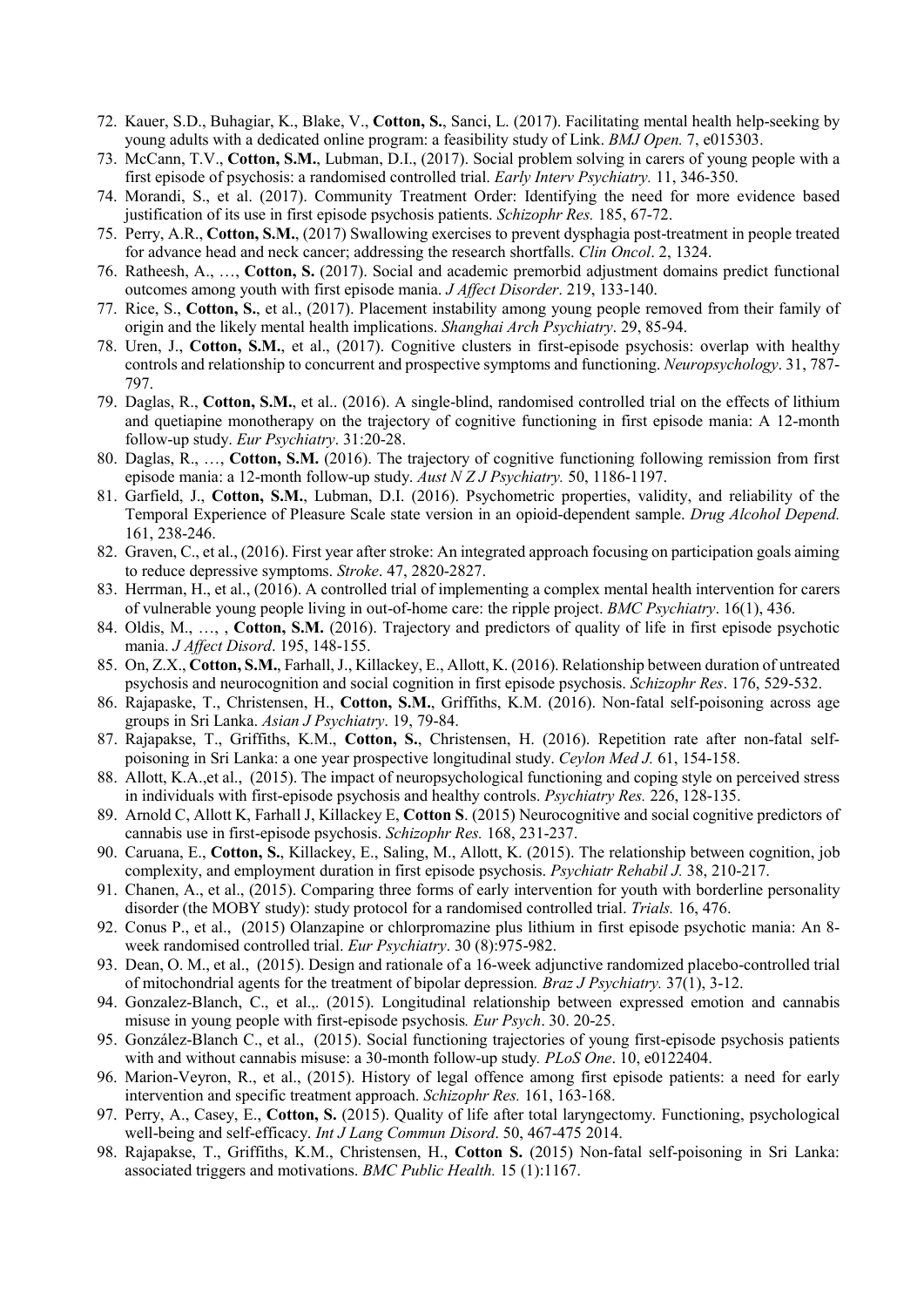- 99. Ratheesh, A., et al., (2015). Prospective progression from high prevalence disorders to bipolar disorder: exploring characteristics of pre-illness stages. *J Affect Disord*. 183, 45-48.
- 100. Reser, M.P., …, **Cotton, S.M.** (2015). Exploring cognitive homogeneity in first episode psychosis: What cluster analysis can reveal? *Psychiatr Res*. 229, 819-827.
- 101. Syed Sheriff, S., McGorry, P.D., **Cotton, S.**, Yung, A.R. (2015). A qualitative study of the prodrome to firstepisode major depressive disorder in adolescents. *Psychopathology*. 48, 153-161.
- 102. Bechdolf, A., Ratheesh, A., **Cotton, S.M.**, Nelson, B., Chanen, A.M., Betts, J.K., Yung, A.R., Berk, M., McGorry, P.D. (2014). The predictive validity of bipolar at-risk (prodromal) criteria in help-seeking adolescents and young adults: A prospective study*. Bipolar Disord*. 16, 493-504.
- 103. Berk, M., et al.,. (2014). The efficacy of adjunctive N-acetylcysteine in major depression: A double-blind, randomised, placebo-controlled trial. *J of Clin Psychiatry.* 75, 628-636.
- 104. Daglas, R., Conus, P., **Cotton, S.**M, et al., (2014). The impact of past direct-personal traumatic events on 12 month outcome in first episode psychotic mania*. Aust N Z Journal Psychiatry*. 48, 1017-1024.
- 105. Davey, C. G., et al., . (2014). The addition to fluoxetine to cognitive behaviour therapy for youth depression (YODA-C): study protocol for a randomised controlled trial. *Trials.* 15, 425.
- 106. Hides, L., et al., (2014). The Quik Fix study: a randomised controlled trial of brief interventions for young people with alcohol-related injuries and illnesses accessing emergency department and crisis support care. *BMC Emerg Med*. 14, 19.
- 107. Rajapaske, T., Griffiths, K.M., Christensen, H., **Cotton, S.** (2014). A comparison of non-fatal self-poisoning among males and females, in Sri Lanka. *BMC Psychiatry*. 14, 221.
- 108. Rebgetz, S., et al., (2014). Predictors of substance use reduction in an epidemiological first-episode psychosis cohort. *Early Interv Psychiatry*. 8, 358-365.
- 109. Smith, L., et al., (2014). The impact of insight in a first episode mania with psychotic population on outcome at 18-months. *J Affect Disord*. 167, 74-79.
- 110. Takagi, M., et al., (2014), A signal detection analysis of executive control performance among adolescent inhalant and cannabis users. *Substance Use and Misuse*. 49, 1920-1927.
- 111. Allott, K., **Cotton, S.**, et al., (2013). The relative contribution of neurocognition and social cognition to 6 month vocational outcomes following Individual Placement and Support in first episode psychosis. *Schizophr Res*. 150, 136-143.
- 112. **Cotton, S.M.**, Butselaar, F. (2013). Outdoor adventure camps for people with mental illness. *Australas Psychiatry. 21, 352-358.*
- 113. **Cotton, S.M.**, et al., (2013). Gender differences in first episode mania. *BMC Psychiatry*. 13, 82.
- 114. **Cotton, S.M.**, et al., (2013). Differences between first episode schizophrenia and schizoaffective disorder. *Schizophr Res*. 147, 169-174.
- 115. **Cotton, S.M.**, et al., (2013). Coping strategies in carers of young people with a first episode of psychosis. *Schizophr Res*. 146, 118-124.
- 116. Dean O, et al., (2013). Deserves a hearing? A case report of remitting tinnitus with N-acetyl cysteine. *African J Psychiatry*. 16, 238-240.
- 117. Gleeson, J.F.M., **Cotton, S.M.**, et al., (2013). A randomised controlled trial of relapse prevention therapy for first episode psychosis patients: Outcomes at 30-months follow-up. *Schizophr Bull.* 39, 436-448.
- 118. Guengerich, M., Brock, K., **Cotton, S.**, Mancuso, S. (2013). Primary contact physiotherapists in the Emergency Department improve patient flow for muscoskeletal patients: an observational study. *Int J Therapy and Rehabil*. 20, 396-402.
- 119. Hides, L., Carroll, S., Scott, R., **Cotton, S.**, Baker, A., Lubman, D.I. (2013). Quik Fix: A randomised controlled trial of an enhanced brief motivational interviewing (BMI) intervention for alcohol/cannabis and psychological distress in young people. *Psychother Psychosom*. 82, 122-124.
- 120. Killackey, E., Allott, K., **Cotton, S.**, Jackson, H., Scutella, R., Tseng, Y., . . . McGorry, P. D. (2013). A randomised controlled trial of vocational intervention in young people with first episode psychosis: method*. Early Interv Psychiatry*. 7, 329-327.
- 121. McCann, T.V., et al., .(2013). A randomized controlled trial of bibliotherapy for carers of young adults with first-episode psychosis. *Schizophr Bull*. 39, 1307-1317.
- 122. Mossaheb, N., et al., (2013). Effects of omega-3 fatty acids for indicated prevention of young patients at risk for psychosis: when do they begin to be effective? *Schizophr Res*. 148, 163-167.
- 123. Pierce, J., **Cotton, S.M.**, Perry, A. (2013). Alternating and sequential motion rates in older adults. *Int J Lang Commun Disord*. 257-264.
- 124. Vilar-Lopez, R.V., et al., (2013). The effects of inhalant misuse on attentional networks. *Dev Neuropsychol*. 38, 1-11.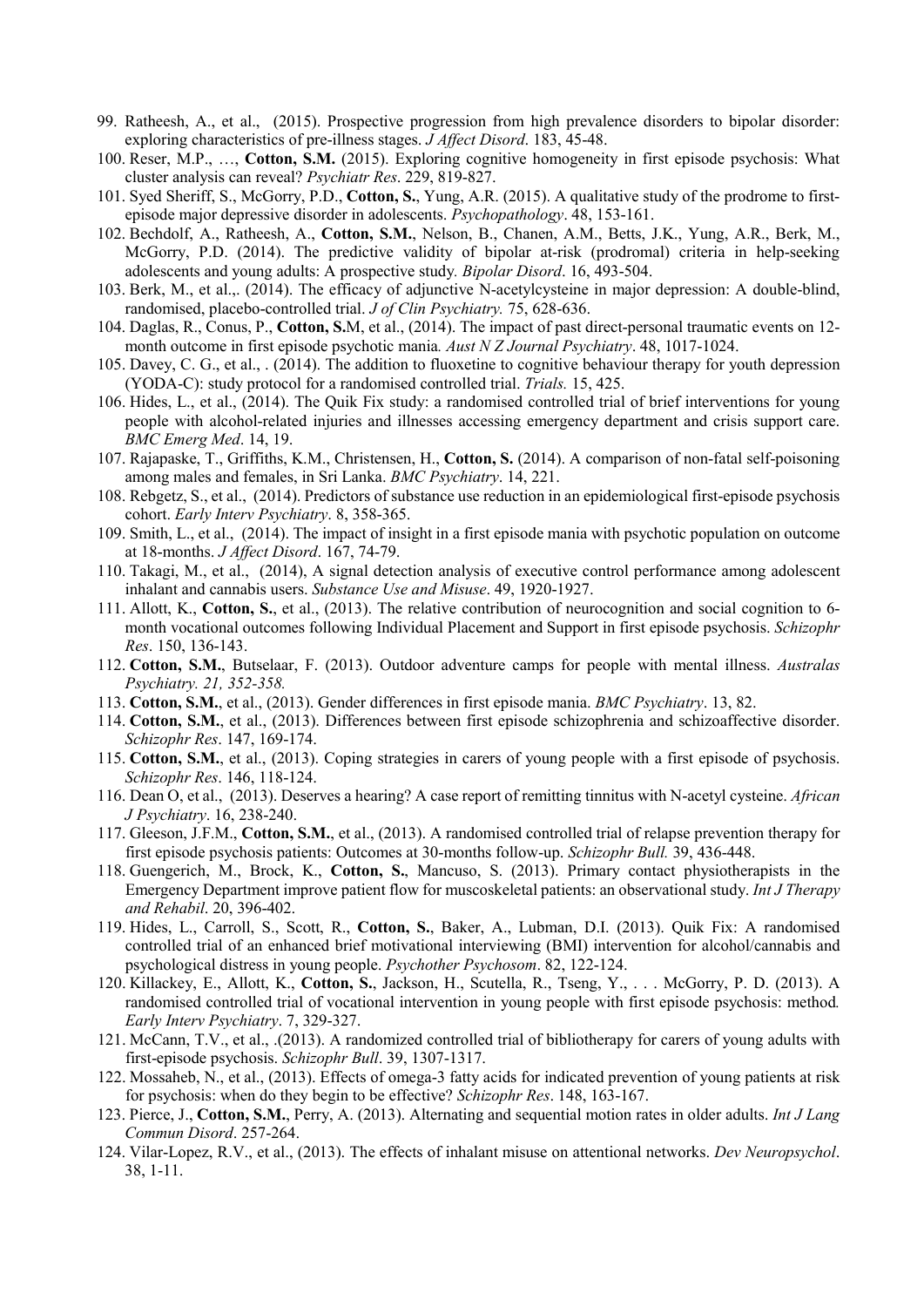- 125. Bechdolf, A., et al. (2012). Rationale and first results of developing at-risk (prodromal) criteria for bipolar disorder. *Curr Pharm Des.* 18, 358-375.
- 126. Berk, M., Dean, O., **Cotton, S.M.**, et al., (2012). Maintenance N-acetylcysteine treatment for bipolar disorder: a double randomised placebo controlled trial*. BMC Medicine*. 10, 91.
- 127. **Cotton, S.M.**, et al., (2012). Depressive symptoms in first episode schizophrenia spectrum disorder. *Schizophr Res.* 134, 20-26.
- 128. **Cotton, S.**, Butselaar, F., (2012). Adventure camps for young adults and adults with mental illness. *Psychiatr Serv.* 63, 1154.
- 129. Fraser, R., **Cotton, S.**, Gentle, E., Angus, B., Allot, K., Thompson, A. (2012). Non-expert clinicians' detection of autistic traits among attenders of a youth mental health service. *Early Interv Psychiatry*. 6, 83-86.
- 130. Gleeson, J.M., Chanen, A., **Cotton, S.M.**, et al. (2012). Treating co-occurring first-episode psychosis and borderline personality: a pilot randomized controlled trial. *Early Interv Psychiatry*. 6, 21-29.
- 131. Jovev, M., Green, M., Chanen, A., **Cotton, S.**, Coltheart, M., Jackson, H. (2012). Attentional processes and responding to affective faces in youth with borderline personality pathology. *Psychiatry Res*. 199, 44-50.
- 132. Macneil, C., et al., (2012). Can psychological interventions be effective for young people following a first manic episode? Results from an 18-month pilot study. *Early Interv Psychiatry.* 6, 380-388.
- 133. Schell, L., **Cotton, S.**, Luxmoore, M. (2012). Outdoor adventure for young people with mental illness. *Early Interv Psychiatry*. 6, 407-414.
- 134. Schimmelmann, B.G., Conus, P., **Cotton, S.**, et al., (2012). Prevalence and impact of cannabis use disorders in adolescents with early onset first episode psychosis. *Eur Psychiatry.* 27, 463-469.
- 135. Schottle, D., et al., (2012). Differentiating schizoaffective from bipolar I disorder in first episode psychotic mania. *Schizophr Res*. 140, 31-36.
- 136. Simondson, D., Brock, K., **Cotton, S.** (2012). Reliability and smallest real difference of the ankle lunge test post ankle fracture. *Man Ther.* 17, 34-38.
- 137. Berk, M., et al., (2011). The efficacy of N-acetylcysteine as an adjunctive treatment in bipolar depression: an open label trial. *J Affect Disord,* 135, 389-394.
- 138. Brock, K., Haase, G., Rothacher, G., **Cotton, S.** (2011). Does physiotherapy based on the Bobath concept, in conjunction with a task practice, achieve greater improvement in walking ability in people with stroke compared to physiotherapy focused on structured task practice alone? A pilot randomised controlled trial. *Clin Rehabil*. 25, 903.
- 139. Corry, J., Richin, D., **Cotton, S.**, et al., (2011). Larynx preservation for patients with locally advanced larynx cancer. *J Med Imaging Radiat Oncol*. 55, 229-235.
- 140. **Cotton, S.M.**, Luxmoore, M., Woodhead, G., Albiston, D., Gleeson, J.F.M., McGorry, P.D. (2011). A description of a multimodal recovery group program for young people with mental illness. *Early Interv Psychiatry*. 5, 259-266.
- 141. Fraser, R., Angus, B., **Cotton, S.**, Gentle, E., Allott, K., Thompson, A. (2011). Prevalence of autism spectrum conditions in a youth mental health service. *Aust N Z J Psychiatry.* 45, 426.
- 142. Gibbie, T., et al., (2011). The relationship between personality disorders and mental health, substance use severity and quality of life among injecting drug users. *MJA*. 95, S16-S21.
- 143. Graven, C., et al., (2011). From rehabilitation to recovery: protocol for a randomised controlled trial evaluating a goal based intervention to reduce depression and facilitate participation post-stroke. *BMC Neurology.* 11, 7.
- 144. Hides, L., Elkins, K., Scaffidi, A., **Cotton, S.**, Carroll, S., Lubman, D. (2011). Does the addition of integrated cognitive behaviour therapy and motivational interviewing improve the outcomes of standard care for young people with comorbid depression and substance misuse? *MJA.* 95, S31-S37.
- 145. Jovev, M., Chanen, A., Green, M., **Cotton, S.**, Proffitt, T., Coltheart, M., Jackson, H. (2011). Emotional sensitivity in youth with borderline personality pathology. *Psychiatry Res*. 187, 234-240.
- 146. Maclean, J., Szczesniak, M., **Cotton, S.**, Cook, I., and Perry, A. (2011). Impact of laryngectomy and surgical closure technique on swallow biomechanics and dysphagia severity. *Otolaryngol Head Neck Surg*. 144, 21- 28.
- 147. Polari, A., Lavoie, S., Sarrasin, P., Pellanda, V., **Cotton, S.**, Conus, P. (2011). Duration of untreated psychosis: a proposition regarding treatment definition. *Early Interv Psychiatry*. 5, 301-308.
- 148. Rajapakse, T., Rosales, A., Weerawardene, S., **Cotton, S.**, Fraser, R. (2011). Themes of delusions and hallucinations in first episode psychosis. *Early Interv Psychiatry.* 5, 254-258.
- 149. Schimmelmann, B.G., et al., (2011). Cannabis use disorder and age at onset of psychosis a study in firstepisode patients. *Schizophr Res.* 129, 52-56.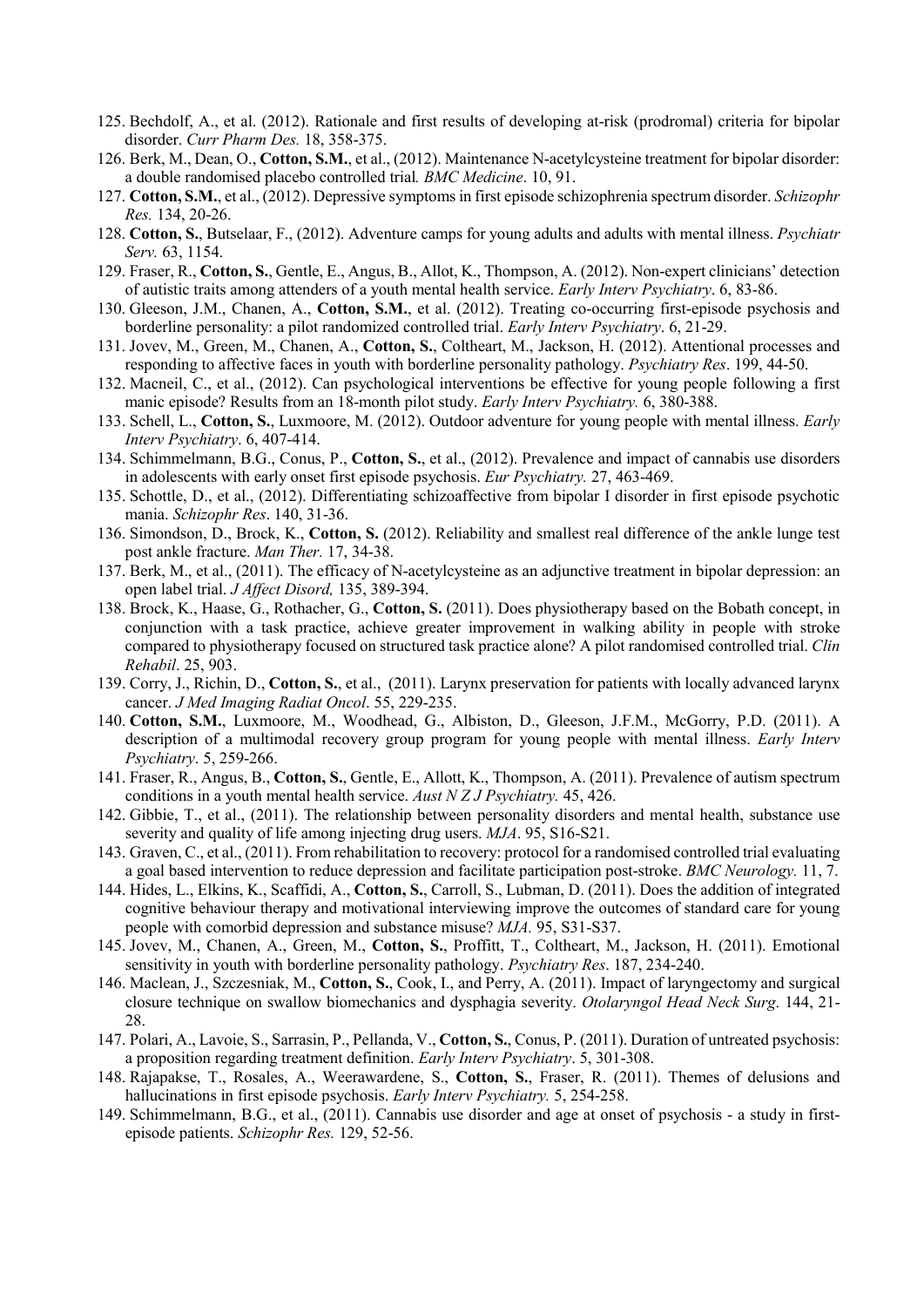- 150. Takagi, M., Yucel, M., **Cotton, S.**, Baliz, Y., Tucker, A., Elkins, K., Lubman, D.I. (2011). Verbal memory, learning, and executive functioning among adolescent inhalant and cannabis users. *J Stud Alcohol Drugs*. 72, 95-105.
- 151. Takagi, M., Lubman, D.I., **Cotton, S.**, Baliz, Y., Tucker, A., Yucel, M. (2011). Executive control among adolescent inhalant and cannabis users. *Drug Alcohol Rev.* 30, 629-637.
- 152. Alvarez-Jimenez, M., et al. (2010). Differential predictors of critical comments and emotional overinvolvement in first episode psychosis. *Psychol Med.* 40, 63-72.
- 153. Amminger, G.P., et al. (2010). Long-chain omega-3 fatty acids for indicated prevention of psychotic disorders: a randomised, placebo-controlled trial. *Arch Gen Psychiatry.* 67, 146-154.
- 154. Amminger, G. P., Schäfer, M. R., Papageorgiou, K., Klier, C. M., **Cotton, S.** M., et al. (2010). Ácidos grasos omega 3 de cadena larga para la Prevención Indicada de Trastornos Psicóticos. *RET: revista de toxicomanías*, 60, 3-16.
- 155. Bechdolf, A., Nelson, B., Thompson, A., **Cotton, S.M.,** et al. (2010). A preliminary evaluation of the validity of at-risk criteria for bipolar disorders in help-seeking adolescents and young adults. *J Affect Disord.* 127, 316- 320.
- 156. Bechdolf, A., Thompson, A., Nelson, B., **Cotton, S.**, et al., (2010). Experience of trauma and conversion to psychotic disorder in individuals at ultra-high risk ("prodromal") of developing first episode psychosis. *Acta Psychiatr Scand,* 121, 377-384.
- 157. Conus, P., **Cotton, S.M.**, et al., (2010). Pretreatment and outcome correlates of past sexual and physical trauma in 118 bipolar I disorder patients with a first episode of psychotic mania. *Bipolar Disord*. 12, 244-252.
- 158. Conus, P., **Cotton, S.**, et al., (2010). Pretreatment and outcome correlates of sexual and physical trauma in an epidemiological cohort of first-episode psychosis patients. *Schizophr Bull.* 36, 1105-1014.
- 159. Conus, P., Lambert, M., **Cotton, S.M.**, et al., (2010). Rate and predictors of service disengagement in an epidemiological first-episode psychosis cohort. *Schizophr Res.*118, 256-263.
- 160. Conus, P., Ward, J., Lucas, N., **Cotton, S.M.**, Yung, A.R., Berk, M., McGorry, P.D. (2010). Characterisation of the prodrome to a first episode of psychotic mania: results of a retrospective study. *J Affect Disord.* 124, 341-345.
- 161. **Cotton, S.** M., Gleeson, J.F.M., Alvarez-Jimenez, M. & McGorry, P.D. (2010). Quality of life in patients who have remitted from their first episode of psychosis. *Schizophr Res.* 121, 259-265.
- 162. **Cotton,S.M.** & Richdale,A.R.(2010). Sleep patterns and behaviour in typically developing children and children with autism, Down syndrome, Prader-Willi syndrome and intellectual disability. *Res Autism Spectr Disord*. 4,490.
- 163. Frowen, J., **Cotton, S.**, Corry, J., Perry, A. (2010). The impact of demographics, tumour characteristics and treatment factors on swallowing after chemo(radiotherapy) for head and neck cancer. *Head Neck*. 32. 513-528.
- 164. Gleeson, J.F.M., et al. (2010). Family outcomes from a randomized control trial of relapse prevention therapy in first-episode psychosis. *J Clin Psychiatry.* 71, 475-483.
- 165. Hides, L., et al., (2010). Outcomes of an integrated cognitive behaviour therapy (CBT) treatment program for co-occurring depression and substance misuse in young people. *J Affect Disord.* 121, 169-174.
- 166. Ilett, P.A., Brock, K.A. Graven, C.J., **Cotton, S.M.** (2010). Selecting patients for rehabilitation after acute stroke: are there variations in practice? *Arch Phys Med Rehabil.* 91, 788-793.
- 167. Lambert, M., et al., (2010). Prevalence, predictors, and consequences of long-term refusal of antipsychotic medication in first episode psychosis. *J Clin Psychopharmacol*. 30, 565-572.
- 168. Robinson, J., Harris, M., **Cotton, S.M.**, et al., (2010). Sudden death among young people with first episode psychosis: an 8-10-year follow-up study. *Psychiatry Res*. 177, 305-308.
- Review articles
- 169. Stevens, M., …, & **Cotton, S. M.** (in press). Rates, types and associations of sexual risk behaviours and sexually transmitted infections in those with severe mental illness: a scoping review. *Psychiatry Res*.
- 170. Chia, M. F., **Cotton, S.,** et al., (2019). Early intervention for bipolar disorder Do current treatment guidelines provide recommendations for the early stages of the disorder? *J Affect Disord. 257*, 669-677.
- 171. Gardner, A., Filia, K., Killackey, E., & **Cotton, S.** (2019). The social inclusion of young people with serious mental illness: A narrative review of the literature and suggested future directions. *Aust N Z J Psychiatry. 53*, 15-26.
- 172. Herniman, S. E., …., **Cotton, S**. M. (2019). Depressive psychopathology in first-episode schizophrenia spectrum disorders: a systematic review, meta-analysis and meta-regression. *Psychol Med. 49*, 2463-2474.
- 173. Jones, M. G., Rice, S., & **Cotton, S.** M. (2019). Incorporating animal-assisted therapy in mental health treatments for adolescents: A systematic review of canine assisted psychotherapy. *PLoS ONE. 14*, e0210761,